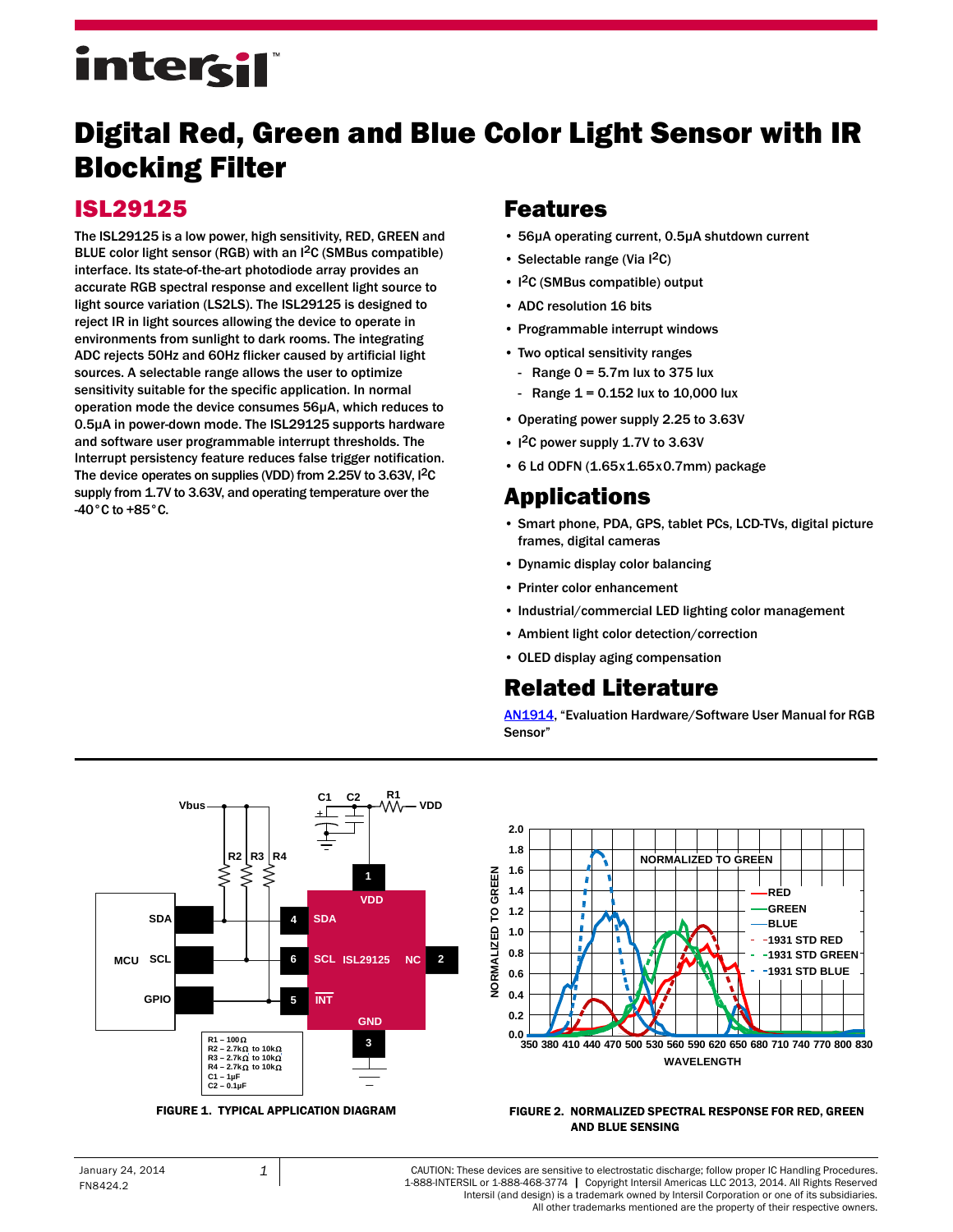## Block Diagram



## Pin Configuration



## Pin Descriptions

| <b>PIN</b><br><b>NUMBER</b> | <b>PIN NAME</b> | <b>DESCRIPTION</b>                                                                                                                                                                          |
|-----------------------------|-----------------|---------------------------------------------------------------------------------------------------------------------------------------------------------------------------------------------|
| 1                           | <b>VDD</b>      | Positive supply                                                                                                                                                                             |
| $\mathbf{2}$                | <b>NC</b>       | <b>No Connect</b>                                                                                                                                                                           |
| 3                           | GND             | Ground                                                                                                                                                                                      |
| 4                           | <b>SDA</b>      | $12C$ serial data                                                                                                                                                                           |
| 5                           | <b>INT</b>      | Interrupt; LOW for interrupt alarming. INT pin is<br>open drain. INT remains asserted until the<br>interrupt status bit is reset.<br>INT also become a input when it is set in SYNC<br>mode |
| ี                           | SCL             | 1 <sup>2</sup> C serial clock                                                                                                                                                               |

## Ordering Information

| <b>PART NUMBER</b><br>(Notes 1, 2, 3) | <b>TEMP RANGE</b><br>(°C) | <b>PACKAGE</b><br><b>TAPE &amp; REEL</b><br>(Pb-free) | PKG.<br>DWG.# |
|---------------------------------------|---------------------------|-------------------------------------------------------|---------------|
| <b>ISL29125IR0Z-T7</b>                | $-40$ to $+85$            | 6 Ld ODFN                                             | L6.1.65x1.65  |
| ISL29125EVAL1Z                        | <b>Evaluation Board</b>   |                                                       |               |

NOTES:

1. Please refer to **[TB347](http://www.intersil.com/data/tb/tb347.pdf)** for details on reel specifications.

<span id="page-1-0"></span>2. These Intersil Pb-free plastic packaged products employ special Pb-free material sets; molding compounds/die attach materials and NiPdAu plate - e4 termination finish, which is RoHS compliant and compatible with both SnPb and Pb-free soldering operations. Intersil Pb-free products are MSL classified at Pb-free peak reflow temperatures that meet or exceed the Pb-free requirements of IPC/JEDEC J STD-020.

<span id="page-1-1"></span>3. For Moisture Sensitivity Level (MSL), please see product information page for **ISL29125**. For more information on MSL please see tech brief **TB477**.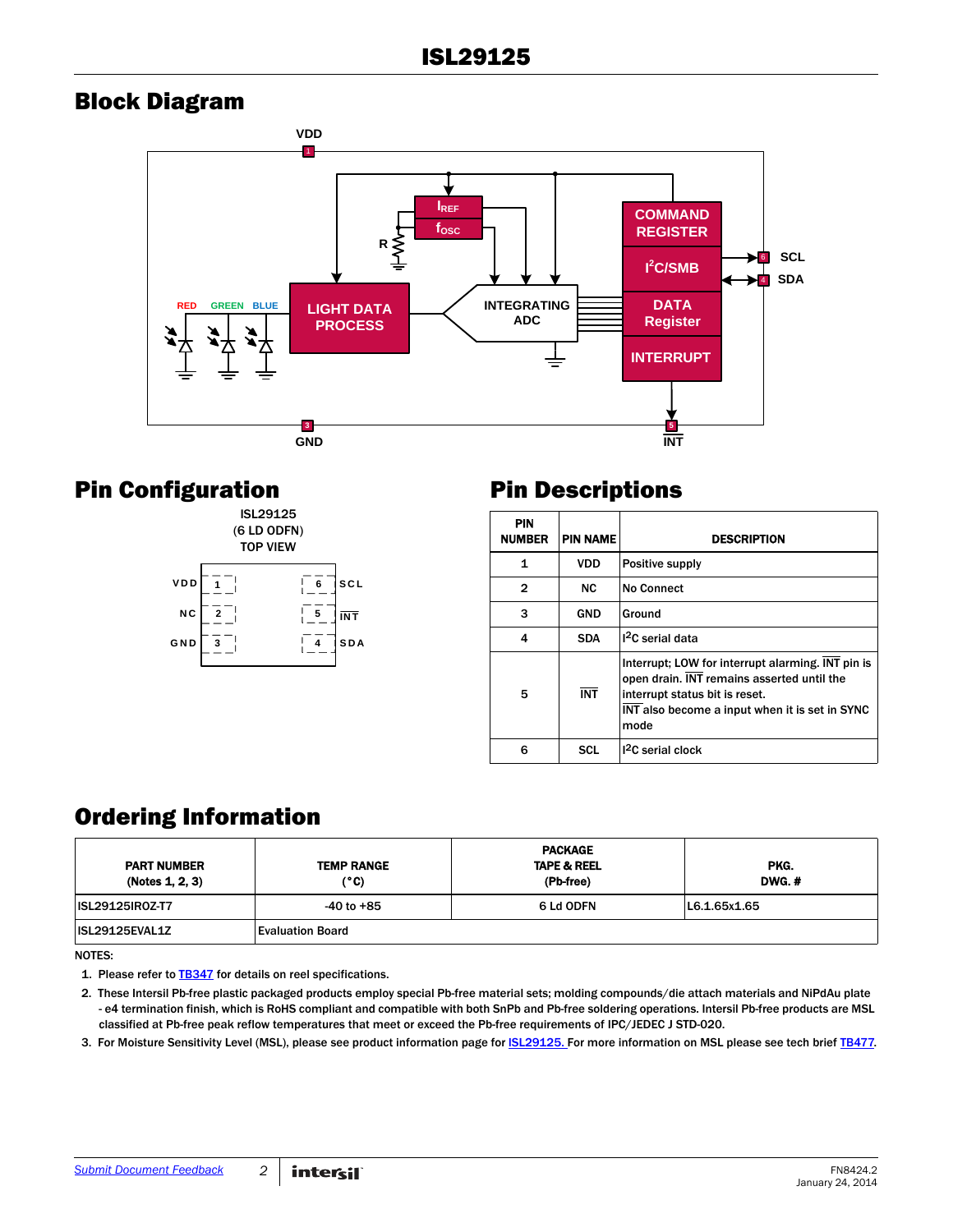### Absolute Maximum Ratings Thermal Information

| <b>ESD Ratings</b> |  |
|--------------------|--|
|                    |  |
|                    |  |
|                    |  |

| <b>Thermal Resistance (Typical)</b>              | $\theta_{IA}$ (°C/W) |
|--------------------------------------------------|----------------------|
| 6 Ld ODFN Package (Note 4)                       | 260                  |
|                                                  |                      |
| Storage Temperature Range40°C to +100°C          |                      |
|                                                  |                      |
|                                                  |                      |
| http://www.intersil.com/pbfree/Pb-FreeReflow.asp |                      |
|                                                  |                      |

*CAUTION: Do not operate at or near the maximum ratings listed for extended periods of time. Exposure to such conditions may adversely impact product reliability and result in failures not covered by warranty.*

#### NOTE:

<span id="page-2-0"></span>4.  $\theta_{JA}$  is measured in free air with the component mounted on a high effective thermal conductivity test board with "direct attach" features. See Tech Brief [TB379](http://www.intersil.com/data/tb/tb379.pdf).

## **Electrical Specifications**  $V_{DD} = 3.0V$ ,  $T_A = +25^\circ$ C, 16-bit ADC operation, unless otherwise specified.

| <b>SYMBOL</b>          | <b>PARAMETER</b>                                    | <b>CONDITION</b>                                                                                                                                 | <b>MIN</b><br>(Note 6) | <b>TYP</b> | <b>MAX</b><br>(Note 6) | <b>UNIT</b>             |
|------------------------|-----------------------------------------------------|--------------------------------------------------------------------------------------------------------------------------------------------------|------------------------|------------|------------------------|-------------------------|
| $V_{DD}$               | <b>Power Supply Range</b>                           |                                                                                                                                                  | 2.25                   |            | 3.63                   | $\mathsf{V}$            |
| <b>I</b> <sub>DD</sub> | <b>Supply Current</b>                               |                                                                                                                                                  |                        | 56         | 85                     | μA                      |
| $I_{DD1}$              | <b>Supply Current when Standby</b>                  | Software disabled                                                                                                                                |                        | 29         | 37                     | μA                      |
| I <sub>DD2</sub>       | Supply Current when Powered Down                    | Software disabled                                                                                                                                |                        | 0.5        | 1.45                   | μA                      |
| $V_{I2C}$              | Supply Voltage Range for I <sup>2</sup> C Interface |                                                                                                                                                  | 1.7                    |            | 3.63                   | $\mathsf{v}$            |
| $t_{INT}$              | ADC Integration/Conversion Time                     | 16-bit ADC data                                                                                                                                  |                        | 101        |                        | ms                      |
| $f_{12C}$              | <sup>12</sup> C Clock Rate Range                    |                                                                                                                                                  |                        | 500        |                        | kHz                     |
| $D_{\text{Dark}}$      | <b>Count Output When Dark</b>                       | Lux = 0 lux, Range = $0$ (375lux)                                                                                                                |                        | 1          | 5                      | <b>Counts</b>           |
| <b>CCT</b>             | <b>Corrected Color Temperature Accuracy</b>         | Illuminant A is at 300 lux (see Note 11<br>onpage 11 and "References" on page 15 about<br>CIE 1931, Planckian locus and standard<br>illuminants) |                        | ±5         |                        | %                       |
| $D_{FS}$               | <b>Full Scale ADC Code</b>                          | ADC 16 bits                                                                                                                                      |                        |            | 65535                  | Counts                  |
|                        |                                                     | Green = $565nm$                                                                                                                                  |                        | 18         |                        | $\mu$ W/cm <sup>2</sup> |
|                        | <b>Fullscale on Range 0</b>                         | $Red = 620nm$                                                                                                                                    |                        | 20         |                        | $\mu$ W/cm <sup>2</sup> |
|                        |                                                     | Blue = 485nm                                                                                                                                     |                        | 30         |                        | $\mu$ W/cm <sup>2</sup> |

NOTES:

5. 565nm Green, 620nm Red LED, 485nm Blue in white LED is used in production test. It's irradiance is calibrated to produce the same DATA count against an illuminance level of 130 lux fluorescent light.

<span id="page-2-1"></span>6. Compliance to datasheet limits is assured by one or more methods: production test, characterization and/or design.

7. SDA and INT current sinking capability are guaranteed by design.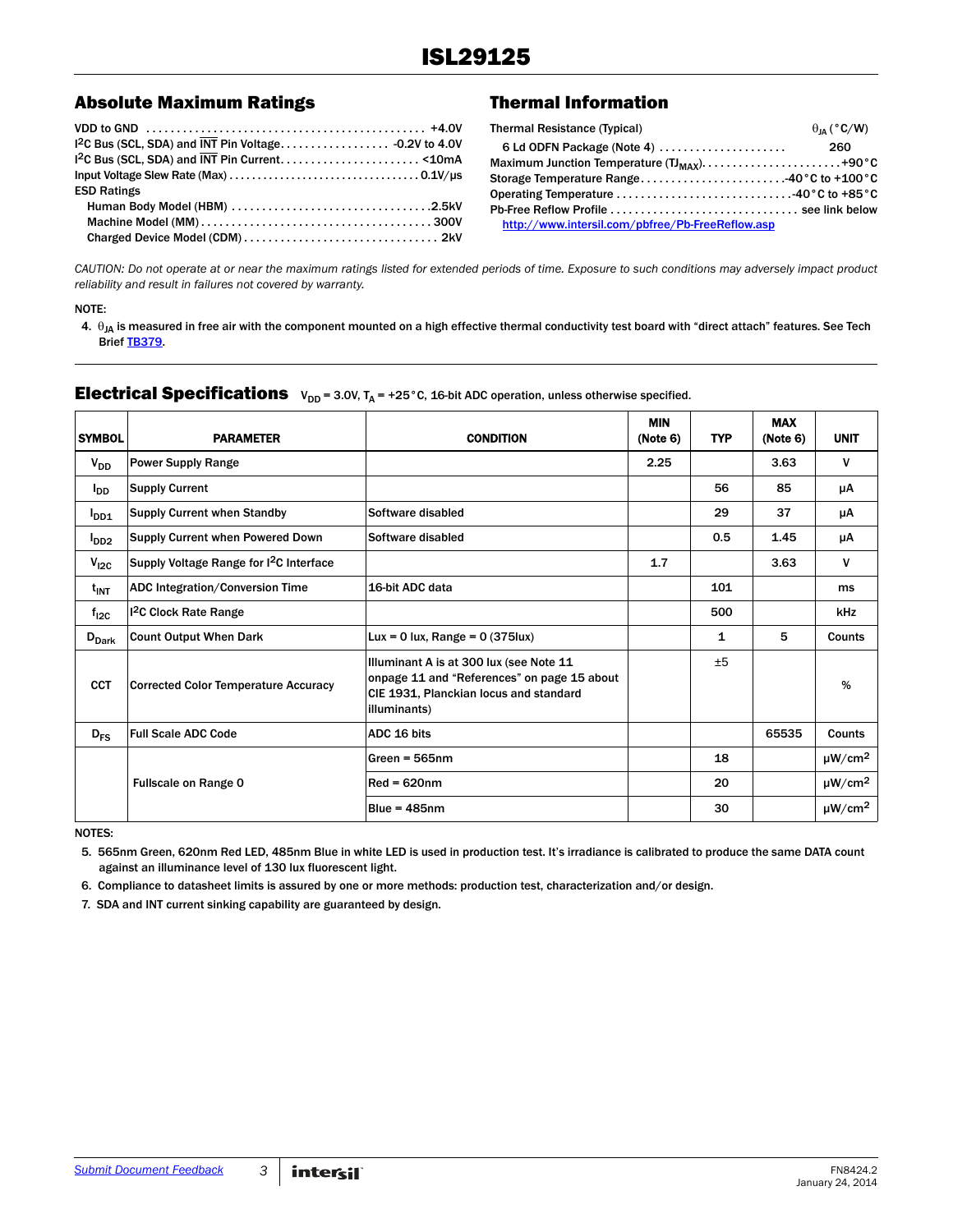## **I<sup>2</sup>C Interface Specifications**  $V_{DD} = 3.0V$ ,  $T_A = +25^\circ$ C, 16-bit ADC operation, unless otherwise specified.

| <b>SYMBOL</b>           | <b>PARAMETER</b>                                                    | <b>CONDITIONS</b>                                                                                                                                                                | <b>MIN</b><br>(Note 6) | <b>TYP</b> | <b>MAX</b><br>(Note 6) UNITS |              |
|-------------------------|---------------------------------------------------------------------|----------------------------------------------------------------------------------------------------------------------------------------------------------------------------------|------------------------|------------|------------------------------|--------------|
| <b>VIL</b>              | SDA and SCL Input Buffer LOW Voltage                                |                                                                                                                                                                                  |                        |            | 0.55                         | $\mathsf{V}$ |
| <b>VIH</b>              | SDA and SCL Input Buffer HIGH Voltage                               |                                                                                                                                                                                  | 1.25                   |            |                              | $\mathbf v$  |
| VHys (Note 8)           | <b>SDA and SCL Input Buffer Hysteresis</b>                          |                                                                                                                                                                                  |                        | 0.05xVDD   |                              | $\mathsf{V}$ |
| VOL (Note 8)            | <b>SDA Output Buffer LOW Voltage</b><br>(open-drain), Sinking 4mA   |                                                                                                                                                                                  | $\mathbf 0$            |            | 0.4                          | $\mathbf v$  |
|                         | CPIN (Note 8) SDA and SCL Pin Capacitance                           | $T_A$ = +25 ° C, f = 1MHz, $V_{DD}$ = 5V, $V_{IN}$ = 0V,<br>$V_{OIII} = OV$                                                                                                      |                        |            | 10                           | рF           |
| fSCL                    | <b>SCL Frequency</b>                                                |                                                                                                                                                                                  |                        |            | 500                          | kHz          |
| t <sub>IN</sub>         | Pulse Width Suppression Time at SDA and<br><b>SCL Inputs</b>        | Any pulse narrower than the max spec is<br>suppressed                                                                                                                            |                        |            | 50                           | ns           |
| t <sub>AA</sub>         | SCL Falling Edge to SDA Output Data Valid                           |                                                                                                                                                                                  |                        |            | 900                          | ns           |
| t <sub>BUF</sub>        | Time the Bus Must be Free Before the Start of<br>a New Transmission |                                                                                                                                                                                  | 1300                   |            |                              | ns           |
| t <sub>LOW</sub>        | <b>SCL LOW Time</b>                                                 |                                                                                                                                                                                  | 1300                   |            |                              | ns           |
| t <sub>HIGH</sub>       | <b>SCL HIGH Time</b>                                                |                                                                                                                                                                                  | 600                    |            |                              | ns           |
| t <sub>SU:STA</sub>     | <b>START Condition Setup Time</b>                                   |                                                                                                                                                                                  | 600                    |            |                              | ns           |
| <sup>t</sup> HD:STA     | <b>START Condition Hold Time</b>                                    |                                                                                                                                                                                  | 600                    |            |                              | ns           |
| t <sub>SU:DAT</sub>     | Input Data Setup Time                                               |                                                                                                                                                                                  | 100                    |            |                              | ns           |
| <sup>t</sup> HD:DAT     | Input Data Hold Time                                                |                                                                                                                                                                                  | 30                     |            |                              | ns           |
| t <sub>SU:STO</sub>     | <b>STOP Condition Setup Time</b>                                    |                                                                                                                                                                                  | 600                    |            |                              | ns           |
| <sup>t</sup> HD:STHD:ST | <b>STOP Condition Hold Time</b>                                     |                                                                                                                                                                                  | 600                    |            |                              | ns           |
| $t_{HD:ST}$             | <b>Output Data Hold Time</b>                                        |                                                                                                                                                                                  | $\Omega$               |            |                              | ns           |
|                         | t <sub>HD:ST</sub> (Note 8) SDA and SCL Rise Time                   |                                                                                                                                                                                  | $20+0.1xCb$            |            |                              | ns           |
|                         | t <sub>HD:ST</sub> (Note 8) SDA and SCL Fall Time                   |                                                                                                                                                                                  | $20+0.1xCb$            |            |                              | ns           |
| Cb (Note 8)             | Capacitive Loading of SDA or SCL                                    | Total on-chip and off-chip                                                                                                                                                       |                        |            | 400                          | рF           |
| $R_{\rm PI}$ (Note 8)   | SDA and SCL Bus Pull-up Resistor Off-chip                           | Maximum is determined by $t_R$ and $t_F$ .<br>For $C_h$ = 400pF, max is about $2k\Omega \sim 2.5k\Omega$ .<br>For C <sub>b</sub> = 40pF, max is about $15k\Omega \sim 20k\Omega$ | $\mathbf{1}$           |            |                              | kΩ           |

NOTES:

8. Limits should be considered typical and are not production tested.

9. These are I2C specific parameters and are not tested, however, they are used to set conditions for testing devices to validate specification.

10.  $C_b$  is the capacitance of the bus in pF.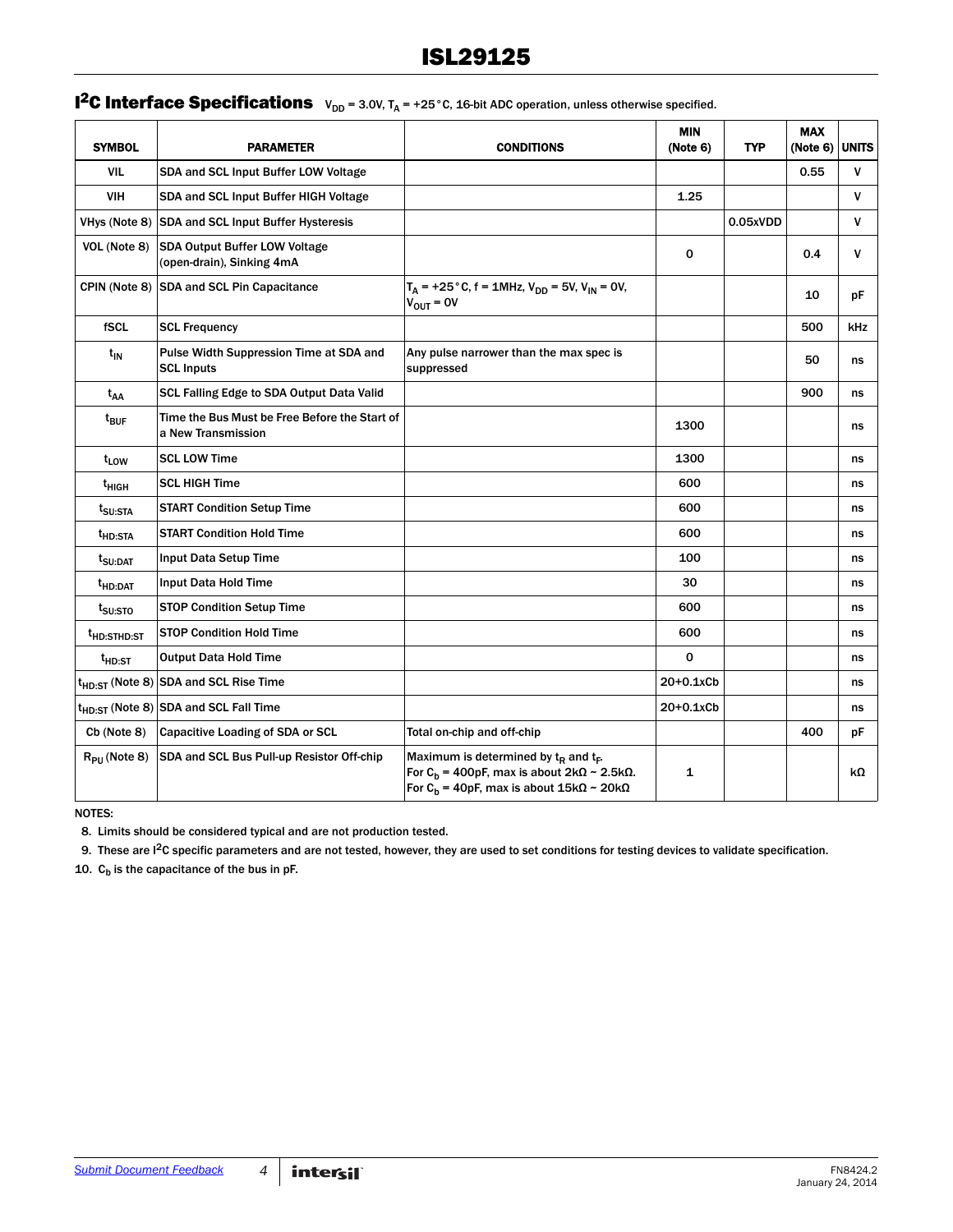## SDA vs SCL Timing



FIGURE 4. I2C WRITE CYCLE TIMING

## Typical Performance Curves



![](_page_4_Figure_6.jpeg)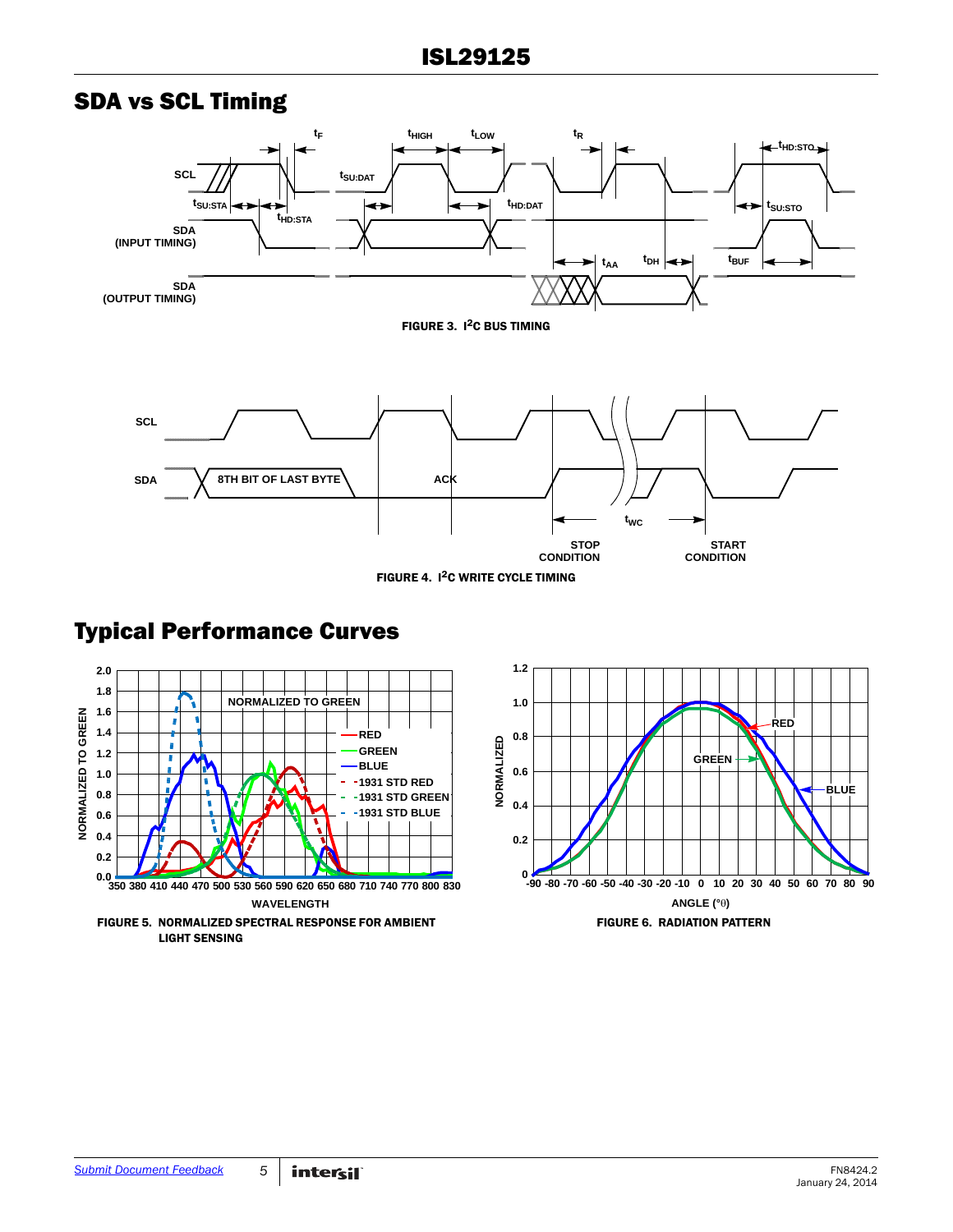## <span id="page-5-1"></span>Principles of Operation

## Photodiodes and ADC

The ISL29125 contains three photodiode arrays, which convert light into current. The spectral response for RED, GREEN and BLUE color ambient intensity sensing is, as shown in Figure [2](#page-0-0). After light is converted to current during the light to signal process, the current output is converted to a digital count by an on-chip Analog-to-Digital Converter (ADC). The ADC converter resolution is selectable from 12 or 16 bits. The ADC conversion time is inversely proportional to the ADC resolution.

The ADC converter uses an integrating architecture. This conversion method is ideal for converting small signals in the presence of a periodic noise. A 100ms integration time (16-bit mode) for instance, rejects 50Hz and 60Hz power line as well as florescent flicker noise.

The ADC integration time is determined by an internal oscillator and the n-bit ( $n = 12, 16$ ) counter inside the ADC. A good balancing act of integration time and resolution depends on the application for optimum system performance.

The ADC provides two programmable ranges to dynamically accommodate different lighting conditions. For dim conditions, the ADC can be configured at its high sensitivity (low optical) range. For bright conditions, the ADC can be configured at its low sensitivity (higher optical) range. Note that the effective optical sensitivity of the ISL29125 in terms of counts/ $\mu$ W/cm<sup>2</sup> is directly proportional to the ADC integration time.

### SYNC Mode

SYNC mode is when B5 at Reg0x1 is set to '1', the  $\overline{\text{INT}}$  pin becomes an input pin. This mode is beneficial for some systems which have multiple sensors on I<sup>2</sup>C bus. Once B5 is set, on the rising edge of INT, ADC starts conversion, so that multiples devices would measure at exactly the same time. Yet, to read data out, the system needs to have a different I<sup>2</sup>C address for each sensor or have a multiplexer. Moreover, B5 is set to '0', the INT pin will be asserted whenever the sensor has interrupt trigger.

## <span id="page-5-2"></span>Interrupt Function

The active low interrupt pin is an open drain pull-down configuration. The interrupt pin serves as an alarm or monitoring function to determine whether the ambient light level exceeds the upper threshold or goes below the lower threshold. It should be noted that the function of ADC conversion continues without stopping after interrupt is asserted. If the user needs to read the ADC count that triggers the interrupt, the reading should be done before the data registers are refreshed by the following conversions. The user can also configure the persistency of the interrupt pin. This reduces the possibility of false triggers, such as noise or sudden spikes in ambient light conditions. An unexpected camera flash, for example, can be ignored by setting the persistency to 8 integration cycles. ISL29125 interrupt modes can be selected at Bit[1:0] at Reg0x03 Table11. User can select Red or Green or Blue to be the interrupt target. An interrupt event (RGBTHF) bit at Reg0x08 is governed by Registers 4 through 7. The user writes a high and low threshold value to these registers and the ISL29125 will issue an interrupt flag if

the actual count stored in Registers 0x9 and 0xA for Green or Registers 0xB and 0xC for Red or Register 0xD and 0xE for Blue are outside the user's programmed window. Once ISL29125 issues the interrupt flag, the interrupt status (RGBTHF) bit at Reg0x08 is asserted to logic HIGH and the INT pin goes low. Both the INT pin and the interrupt status bit are automatically cleared at the end of the 8-bit Device Register byte (0x08) transfer. By default (RGBTHF) bit is LOW or it is within the interrupt thresholds window.

## Power-On Reset

The Power-On Reset (POR) circuitry protects the internal logic against powering up in the incorrect state. The ISL29125 will power-up into Standby mode after VDD exceeds the POR trigger level and will power-down into Reset mode when VDD drops below the POR trigger level. This bidirectional POR feature protects the device against 'brown-out' failure following a temporary loss of power.

The POR is an important feature because it prevents the ISL29125 from starting to operate with insufficient power supply voltage. The ISL29125 prevents communication to its registers and reduces the likelihood of data corruption on power-up.

## <span id="page-5-0"></span>Serial Interface

The ISL29125 supports the Inter-Integrated Circuit  $(1^2C)$  bus data transmission protocol. The I2C bus is a two wire serial bidirectional interface consisting of SCL (clock) and SDA (data). Both the wires are connected to the device supply via pull-up resistors. The I<sup>2</sup>C protocol defines any device that sends data onto the bus as a transmitter and the receiving device as the receiver. The device controlling the transfer is a master and the device being controlled is the slave. The transmitting device pulls down the SDA line to transmit a "0" and releases it to transmit a "1". The master always initiates the data transfer, only when the bus is not busy and provides the clock for both transmit and receive operations. The ISL29125 operates as a slave device in all applications. The serial communication over the I2C interface is conducted by sending the most significant bit (MSB) of each byte of data first.

## Start Condition

During data transfer, the SDA line must remain stable while the SCL line is HIGH. All I<sup>2</sup>C interface operations must begin with a START condition, which is a HIGH to LOW transition of SDA while SCL is HIGH (refer to Figure 9). The ISL29125 continuously monitors the SDA and SCL lines for the START condition and does not respond to any command until this condition is met (refer to Figure 9). A START condition is ignored during the power-up sequence.

## Stop Condition

All <sup>2</sup>C interface operations must be terminated by a STOP condition, which is a LOW to HIGH transition of SDA while SCL is HIGH (refer to Figure 9). A STOP condition at the end of a read/write operation places the device in its standby mode. If a stop is issued in the middle of a Data byte, or before 1 full Data byte and ACK is sent, then the serial communication of ISL29125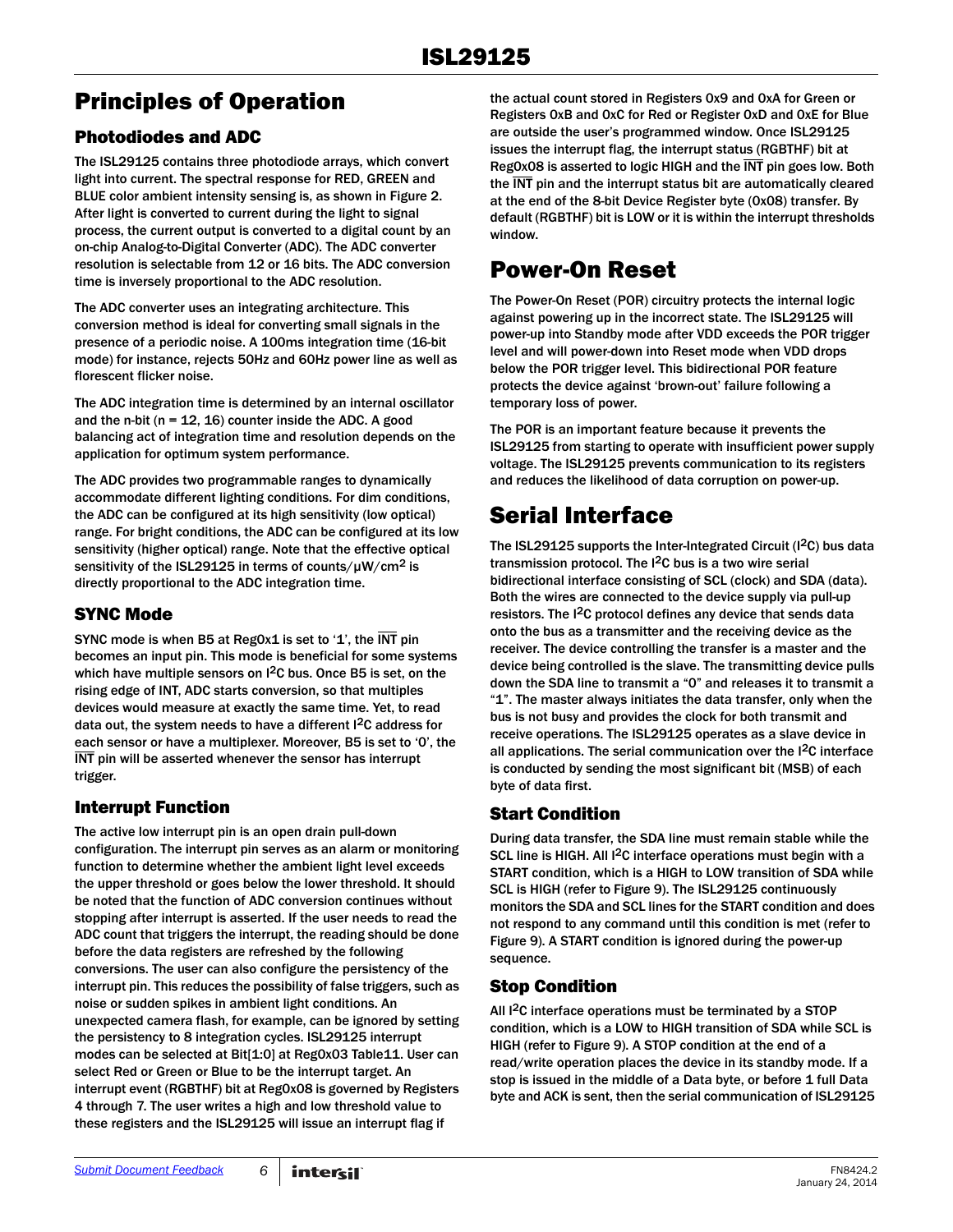resets itself without performing the read/write. The contents of the register array are not affected.

## Acknowledge

An acknowledge (ACK) is a software convention used to indicate a successful data transfer. The transmitting device releases the SDA bus after transmitting 8-bits. During the ninth clock cycle, the receiver pulls the SDA line LOW to acknowledge the reception of the eight bits of data (refer to Figure 9). The ISL29125 responds with an ACK after recognition of a START condition followed by a valid Identification Byte and once again, after successful receipt of an Address Byte. The ISL29125 also responds with an ACK after receiving a Data byte of a write operation. The master must respond with an ACK after receiving a Data byte of a read operation

## Device Addressing

Following a START condition, the master must output a Device Address byte. The 7 MSBs of the Device Address byte are known as the device identifier. The device identifier bits of ISL29125 are internally hard-wired as "1000100". The LSB of the Device Address byte is defined as read or write  $(R/\overline{W})$  bit. When this  $R/\overline{W}$  bit is a "1", a read operation is selected and when "0", a write operation is selected (refer to Figure [7](#page-6-1)). The master generates a START condition followed by Device Address byte 1000100x (x as R/W) and the ISL29125 compares it with the internal device identifier. Upon a correct comparison, the device outputs an acknowledge (LOW) on the SDA line (refer to Figure 9).

![](_page_6_Figure_6.jpeg)

<span id="page-6-1"></span>

|  | <b>FIGURE 7. DEVICE ADDRESS. REGISTER ADDRESS AND DATA BYTE</b> |  |  |
|--|-----------------------------------------------------------------|--|--|
|  |                                                                 |  |  |

### Write Operation

### BYTE WRITE

In a byte write operation, ISL29125 requires the Device Address byte, Register Address byte and the Data byte. The master starts the communication with a START condition. Upon receipt of the Device Address byte, Register Address byte and the Data byte, the ISL29125 responds with an acknowledge (ACK). Following the ISL29125 data acknowledge response, the master terminates the transfer by generating a STOP condition. ISL29125 then begins an internal write cycle of the data to the volatile memory. During the internal write cycle, the device inputs are disabled and the SDA line is in a high impedance state, so the device will not respond to any requests from the master (refer to Figure [8\)](#page-6-0).

### BURST WRITE

The ISL29125 has a burst write operation, which allows the master to write multiple consecutive bytes from a specific address location. It is initiated in the same manner as the byte write operation, but instead of terminating the write cycle after the first Data byte is transferred, the master can write to the whole register array. After the receipt of each byte, the ISL29125 responds with an acknowledge and the address is internally incremented by one. The address pointer remains at the last address byte written. When the counter reaches the end of the register address list, it "rolls over" and goes back to the first Register Address.

<span id="page-6-0"></span>![](_page_6_Figure_13.jpeg)

FIGURE 8. BYTE WRITE SEQUENCE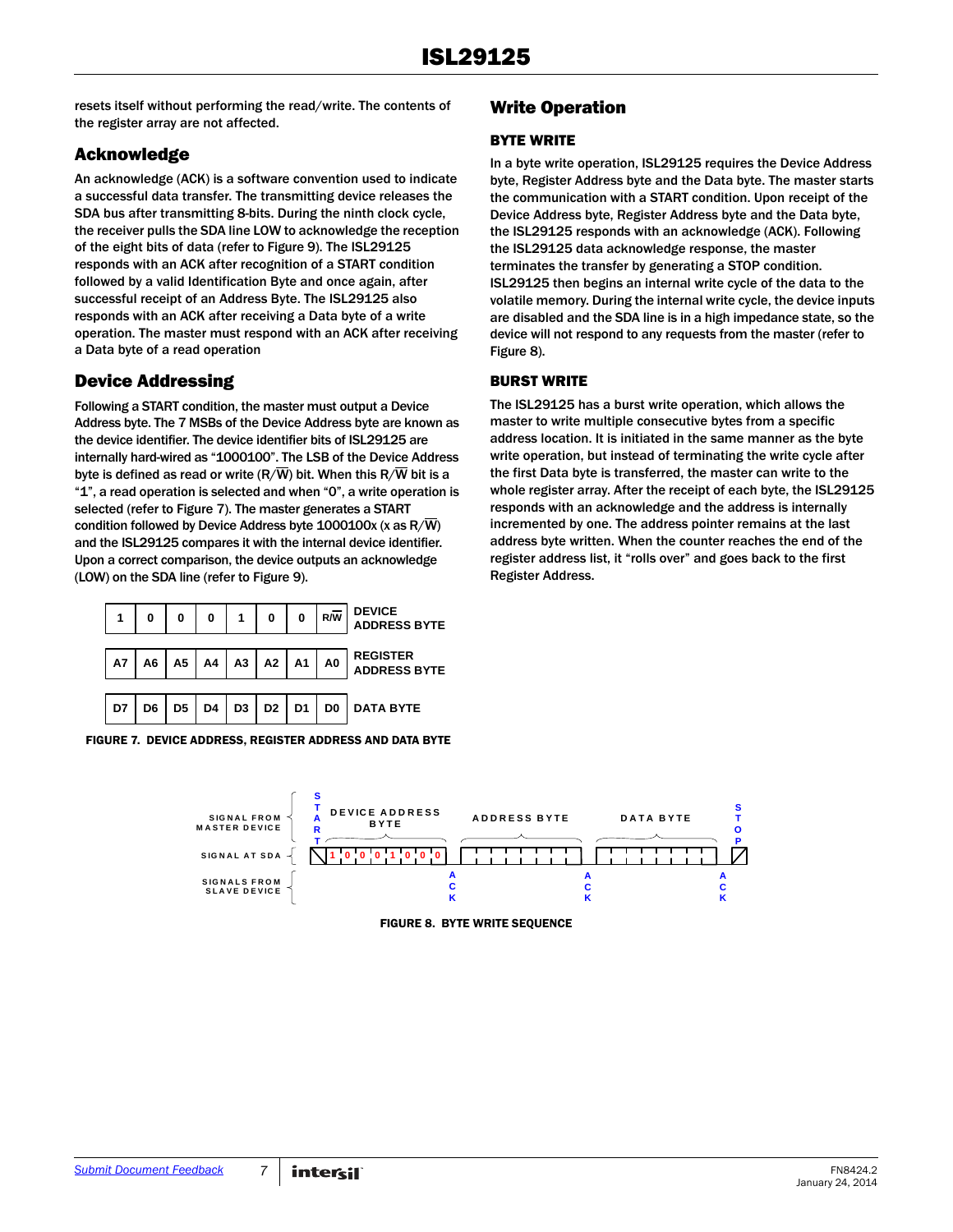![](_page_7_Figure_1.jpeg)

FIGURE 10. BYTE ADDRESS READ SEQUENCE

### <span id="page-7-0"></span>Read Operation

ISL29125 has two basic read operations: Byte Read and Burst Read.

#### BYTE READ

Byte read operations allows the master to access any register location in the ISL29125. The Byte read operation is a two step process. The master issues the START condition and the Device Address byte with the R/ $\overline{W}$  bit set to "0", receives an acknowledge, then issues the Register Address byte. After acknowledging receipt of the register address byte, the master immediately issues another START condition and the Device Address byte with the R/ $\overline{W}$  bit set to "1". This is followed by an acknowledge from the device and then by the 8-bit data word. The master terminates the read operation by not responding with an acknowledge and then issuing a stop condition. Refer to Figure [10.](#page-7-0)

### BURST READ

Burst read operation is identical to the Byte Read operation. After the first Data byte is transmitted, the master now responds with an acknowledge, indicating it requires additional data. The device continues to output data for each acknowledge received. The master terminates the read operation by not responding with an acknowledge but issuing a STOP condition (refer to Figure 11).

For more information about the I<sup>2</sup>C standard, please consult the Phillips<sup>™</sup> I<sup>2</sup>C specification documents.

![](_page_7_Figure_10.jpeg)

FIGURE 11. BURST READ SEQUENCE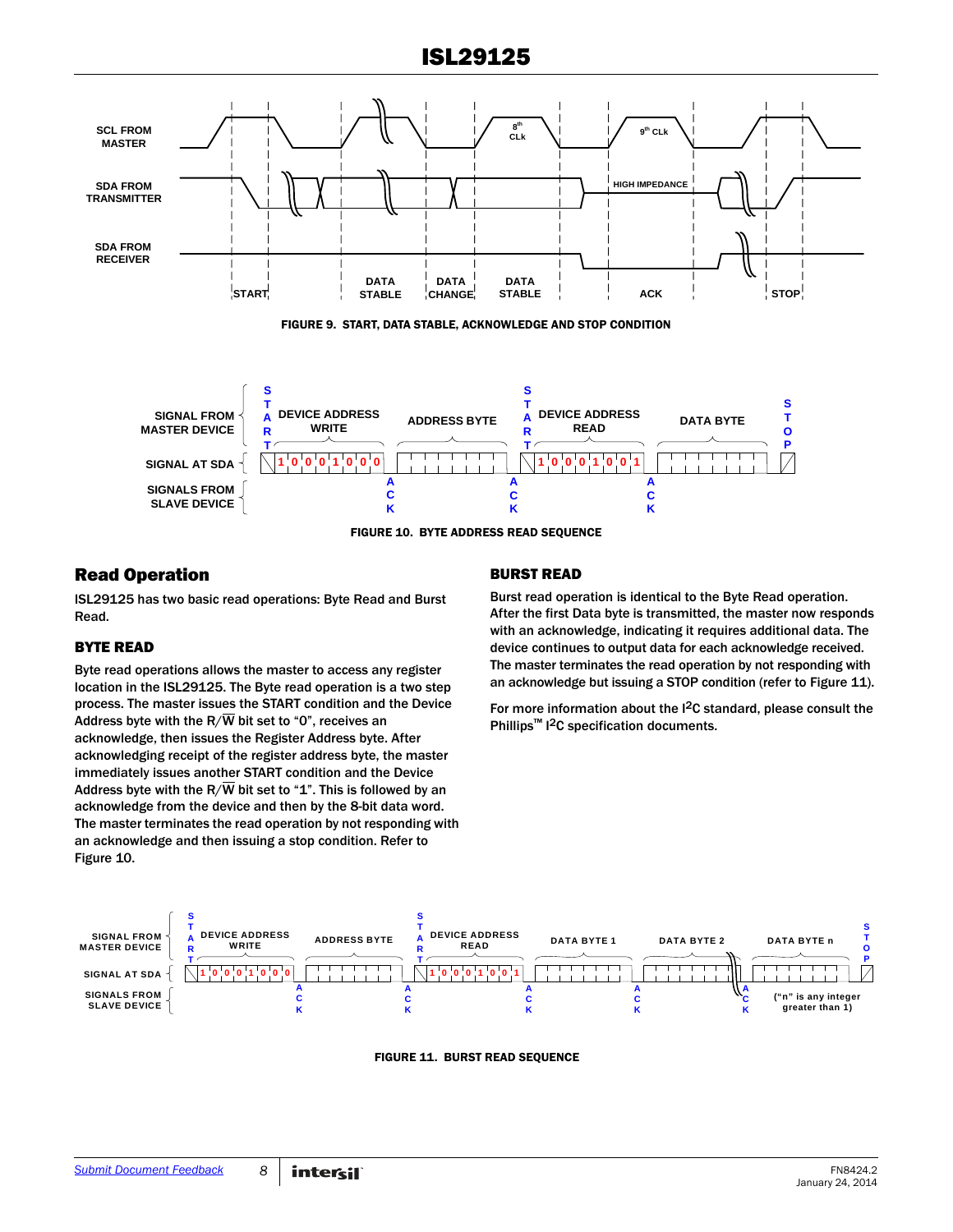|                                             |                | <b>REGISTER ADDRESS</b> |                 |                                                                               |                 | <b>REGISTER BITS</b> |                 |                 |                |                     |                       |                |
|---------------------------------------------|----------------|-------------------------|-----------------|-------------------------------------------------------------------------------|-----------------|----------------------|-----------------|-----------------|----------------|---------------------|-----------------------|----------------|
| <b>NAME</b>                                 | <b>DEC</b>     | <b>HEX</b>              | <b>B7</b>       | <b>B6</b>                                                                     | <b>B5</b>       | <b>B4</b>            | <b>B3</b>       | <b>B2</b>       | <b>B1</b>      | <b>BO</b>           | <b>DEFAULT ACCESS</b> |                |
| Device ID                                   | 0              | 0x00                    | ID[7]           | ID[6]                                                                         | ID[5]           | ID[4]                | D[3]            | ID[2]           | ID[1]          | D[0]                | 0x7D                  | R <sub>0</sub> |
| <b>Device Reset</b>                         |                |                         | ID[7]           | ID[6]                                                                         | ID[5]           | ID[4]                | D[3]            | ID[2]           | ID[1]          | D[0]                | <b>NA</b>             | <b>WO</b>      |
| <b>CONFIGURATION - 1</b>                    | 1              | 0x01                    |                 | <b>RESERVED</b>                                                               | <b>SYNC</b>     | <b>BITS</b>          | <b>RNG</b>      | MODE[2]         | MODE[1]        | MODE[0]             | 0x00                  | <b>RW</b>      |
| <b>CONFIGURATION - 2</b>                    | $\overline{2}$ | 0x02                    | <b>IRCOM</b>    | <b>RESERVED</b>                                                               | ALSCC[5]        | ALSCC[4]             | ALSCC[3]        | ALSCC[2]        | ALSCC[1]       | ALSCC[0]            | 0x00                  | <b>RW</b>      |
| <b>CONFIGURATION - 3</b>                    | 3              | 0x03                    |                 | <b>RESERVED</b>                                                               |                 | <b>CONVEN</b>        | PRST[1]         | PRST[0]         |                | INTSEL[1] INTSEL[0] | 0x00                  | <b>RW</b>      |
| <b>LOW THRESHOLD -</b><br><b>LOW BYTE</b>   | 4              | 0x04                    | <b>THL[7]</b>   | <b>THL[6]</b>                                                                 | THL[5]          | THL[4]               | THL[3]          | THL[2]          | <b>THL[1]</b>  | THL[0]              | 0x00                  | <b>RW</b>      |
| <b>LOW THRESHOLD -</b><br><b>HIGH BYTE</b>  | 5              | 0x05                    | <b>THL[15]</b>  | THL[14]                                                                       | <b>THL[13]</b>  | <b>THL[12]</b>       | THL[11]         | <b>THL[10]</b>  | <b>THL[9]</b>  | <b>THL[8]</b>       | 0x00                  | <b>RW</b>      |
| <b>HIGH THRESHOLD -</b><br><b>LOW BYTE</b>  | 6              | 0x06                    | <b>THH[7]</b>   | THH <sub>[6]</sub>                                                            | <b>THH[5]</b>   | THH[4]               | <b>THH[3]</b>   | <b>THH[2]</b>   | <b>THH[1]</b>  | THH[0]              | <b>OxFF</b>           | <b>RW</b>      |
| <b>HIGH THRESHOLD -</b><br><b>HIGH BYTE</b> | $\overline{7}$ | 0x07                    | <b>THH[15]</b>  | THH[14]                                                                       | <b>THH[13]</b>  | <b>THH[12]</b>       | <b>THH[11]</b>  | <b>THH[10]</b>  | <b>THH[9]</b>  | <b>THH[8]</b>       | <b>OxFF</b>           | <b>RW</b>      |
| <b>STATUS FLAGS</b>                         | 8              | 0x08                    |                 | <b>RESERVED</b>                                                               | GRBCF[1]        | GRBCF[0]             | <b>RESERVED</b> | <b>BOUTF</b>    | <b>CONVENF</b> | <b>RGBTHF</b>       | 0x04                  | R <sub>0</sub> |
| <b>GREEN DATA - LOW</b><br><b>BYTE</b>      | 9              | 0x09                    | GREEN[7]        | GREEN[6]                                                                      | GREEN[5]        | GREEN[4]             | GREEN[3]        | GREEN[2]        |                | GREEN[1] GREEN[0]   | 0x00                  | <b>RW</b>      |
| <b>GREEN DATA - HIGH</b><br><b>BYTE</b>     | 10             | 0x0A                    |                 | GREEN[15] GREEN[14] GREEN[13] GREEN[12] GREEN[11] GREEN[10] GREEN[9] GREEN[8] |                 |                      |                 |                 |                |                     | 0x00                  | <b>RW</b>      |
| <b>RED DATA - LOW</b><br><b>BYTE</b>        | 11             | 0x0B                    | RED[7]          | RED[6]                                                                        | RED[5]          | <b>RED[4]</b>        | <b>RED[3]</b>   | <b>RED[2]</b>   | RED[1]         | RED[0]              | 0x00                  | <b>RW</b>      |
| <b>RED DATA - HIGH</b><br><b>BYTE</b>       | 12             | 0x0C                    | <b>RED[15]</b>  | <b>RED[14]</b>                                                                | <b>RED[13]</b>  | <b>RED[12]</b>       | <b>RED[11]</b>  | <b>RED[10]</b>  | <b>RED[9]</b>  | <b>RED[8]</b>       | 0x00                  | <b>RW</b>      |
| <b>BLUE DATA - LOW</b><br><b>BYTE</b>       | 13             | 0x0D                    | BLUE[7]         | BLUE[6]                                                                       | BLUE[5]         | BLUE[4]              | BLUE[3]         | BLUE[2]         | BLUE[1]        | BLUE[0]             | 0x00                  | <b>RW</b>      |
| <b>BLUE DATA - HIGH</b><br><b>BYTE</b>      | 14             | <b>OxOE</b>             | <b>BLUE[15]</b> | <b>BLUE[14]</b>                                                               | <b>BLUE[13]</b> | <b>BLUE[12]</b>      | <b>BLUE[11]</b> | <b>BLUE[10]</b> | BLUE[9]        | BLUE[8]             | 0x00                  | <b>RW</b>      |

#### TABLE 1. REGISTER MAP

## Register Description

Following are detailed descriptions of the control registers related to the operation of the ISL29125 ambient light sensor device. These registers are accessed by the I2C serial interface. For details on the I2C interface, refer to ["Serial Interface" on page 6](#page-5-0).

All the features of the device are controlled by the registers. The ADC data can also be read. The following sections explain the details of each register bit. All RESERVED bits are Intersil used bits ONLY. The value of the reserved bit can change without any notice.

### Device Register (Address: 0x00)

|  | <b>TABLE 2. DEVICE ID REGISTER ADDRESS</b> |  |
|--|--------------------------------------------|--|
|  |                                            |  |

|                     |            | <b>REGISTER ADDRESS</b> |           | <b>REGISTER BITS</b> |           |           |           |           |           |                |                |                |
|---------------------|------------|-------------------------|-----------|----------------------|-----------|-----------|-----------|-----------|-----------|----------------|----------------|----------------|
| <b>NAME</b>         | <b>DEC</b> | <b>HEX</b>              | <b>B7</b> | <b>B6</b>            | <b>B5</b> | <b>B4</b> | <b>B3</b> | <b>B2</b> | <b>B1</b> | B <sub>0</sub> | <b>DEFAULT</b> | <b>ACCESS</b>  |
| Device ID           |            | 0x00                    | D[7]      | ID[6]                | ID[5]     | ID[4]     | D[3]      | D[2]      | ID[1]     | D[0]           | 0x7D           | R <sub>0</sub> |
| <b>Device Reset</b> |            |                         | ID[7]     | ID[6]                | ID[5]     | ID[4]     | D[3]      | ID[2]     | D[1]      | D[0]           | <b>NA</b>      | <b>WO</b>      |

Register 0x00 performs two functions. If Reg 0x00 is in READ ONLY mode then it will be a Device ID. By default, the device ID is 0x7D in hex. Write 46h to register 0x00 in the WRITE ONLY, the device will reset all registers to their default states.

### Configuation-1 Register (Address: 0x01)

#### TABLE 3. CONFIGURATION-1

|                 | <b>REGISTER ADDRESS</b> |      | <b>REGISTER BITS</b> |                 |             |             |            |                     |           |                |                |               |
|-----------------|-------------------------|------|----------------------|-----------------|-------------|-------------|------------|---------------------|-----------|----------------|----------------|---------------|
| <b>NAME</b>     | DEC                     | HEX  | B7                   | <b>B6</b>       | В5          | <b>B4</b>   | В3         | В2                  | <b>B1</b> | BC             | <b>DEFAULT</b> | <b>ACCESS</b> |
| Configuration-1 | -                       | 0x01 | <b>RESERVED</b>      | <b>RESERVED</b> | <b>SYNC</b> | <b>BITS</b> | <b>RNG</b> | MODE <sub>[2]</sub> | MODE[1]   | <b>MODE[0]</b> | 0x00           | <b>RW</b>     |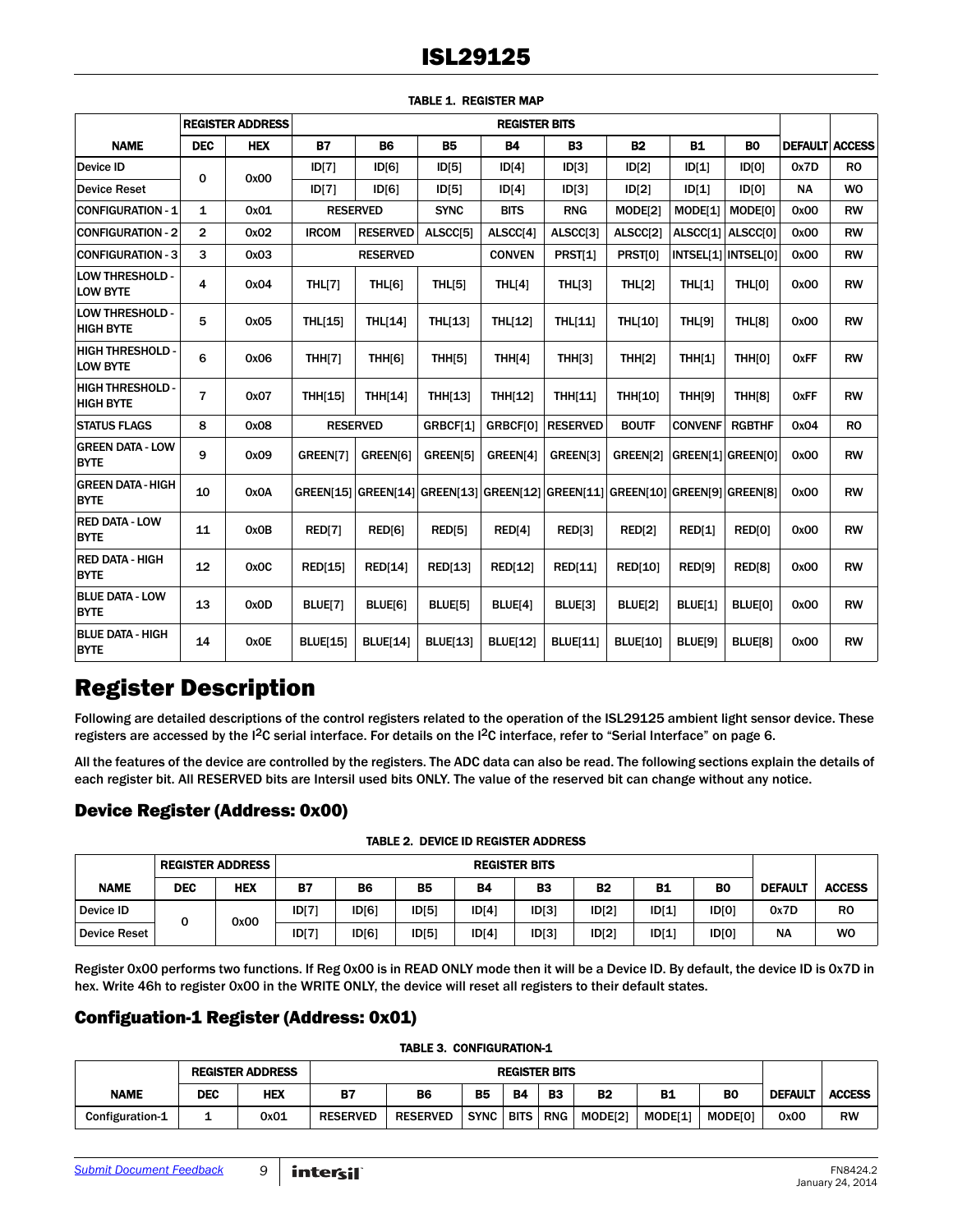## RGB Operating Modes [B2:B0]

This device has various RGB operating modes. These modes are selected by setting B2:B0 bits in Table [4.](#page-9-0) The device powers up on a disable mode. All operating modes are in continuous ADC conversion. The following bits are used to enable the operating mode

#### TABLE 4. OPERATION MODES

<span id="page-9-0"></span>

| <b>B2:B0</b> | <b>OPERATION</b>             |
|--------------|------------------------------|
| 000          | Power Down (ADC conversion)  |
| 001          | <b>GREEN Only</b>            |
| 010          | <b>RED Only</b>              |
| 011          | <b>BLUE Only</b>             |
| 100          | Stand by (No ADC conversion) |
| 101          | GREEN/RED/BLUE               |
| 110          | <b>GREEN/RED</b>             |
| 111          | <b>GREEN/BLUE</b>            |

### RGB Data Sensing Range [B3]

The Full Scale RGB Range has two different selectable ranges at bit 3. The range determines the ADC resolution (12 bits and 16 bits). Each range has a maximum allowable lux value. Higher range values offer better resolution and wider lux value.

|  | TABLE 5.  SENSING RANGES |  |
|--|--------------------------|--|
|  |                          |  |

| B <sub>3</sub> | <b>RANGES</b> |
|----------------|---------------|
|                | 375 lux       |
|                | 10,000 lux    |

### Configuration-2 Register (Address: 0x02)

## ADC Resolution [B4]

ADC's resolution and the number of clock cycles per conversion is determined by this bit in Table [6](#page-9-1). Changing the resolution of the ADC, changes the number of clock cycles of the ADC which in turn changes the integration time. Integration time is the period the ADC samples the photodiode current signal for a measurement

#### TABLE 6. ADC RESOLUTIONS

<span id="page-9-1"></span>

| <b>B4</b> | <b>RESOLUTION</b> |
|-----------|-------------------|
| U         | 16 bits           |
|           | 12 bits           |

## RGB Start Synced at INT Pin

#### TABLE 7. SYNCED AT INT

| <b>B5</b> | <b>OPERATION</b>              |
|-----------|-------------------------------|
|           | ADC start at $12C$ write 0x01 |
|           | ADC start at rising INT       |

SYNC has two different selectable modes at bit 5. B5 sets to 0 then the INT pin gets asserted whenever the sensor interrupts. B5 sets to 1 then the  $\overline{\text{INT}}$  pin becomes input pin. On the rising edge at INT pin, SYNC starts ADC conversion. The INT pin sets to interrupt mode by default. More information about SYNC at ["Principles of Operation" on page 6](#page-5-1).

#### TABLE 8. CONFIGURATION-2

| <b>NAME</b>            | <b>REGISTER ADDRESS</b> |      |           | <b>REGISTER BITS</b> |           |                     |    |                     |           | <b>DEFAULT   ACCESS  </b> |      |           |
|------------------------|-------------------------|------|-----------|----------------------|-----------|---------------------|----|---------------------|-----------|---------------------------|------|-----------|
|                        | <b>DEC</b>              | HEX  | <b>B7</b> | B6                   | <b>B5</b> | <b>B4</b>           | B3 | <b>B2</b>           | <b>B1</b> | BO                        |      |           |
| <b>Configuration-2</b> |                         | 0x02 | IR-COM    | <b>RESERVED</b>      | ALSCC[5]  | ALSCC[4]   ALSCC[3] |    | ALSCC[2]   ALSCC[1] |           | <b>ALSCCIOI</b>           | 0x00 | <b>RW</b> |

### ACTIVE INFRARED (IR) COMPENSATION

The device is designed for operation under dark glass cover which significantly attenuates visible light and pass the infrared light without much attenuation. The device has an on chip passive optical filter designed to block (reject) most of the incident Infra Red. In addition, the device provides a programmable active IR compensation which allows fine tuning of residual infrared components from the output which allows optimizing the measurement variation between differing IR-content light sources. B7 is "IR Comp Offset" and B[5:0] is "IR Comp Adjust" which provides means for adjusting IR compensation. B7='0' + B[5:0] is the effective IR compensation from 0 to 63 codes and B7set to '1'+B[5:0] the effective IR compensation is from 106 to 169. Table [9](#page-10-1) shows lightweight for each IR compensation bit and Figure [12](#page-10-2) is a typical system measure for both IR Comp Adjust and IR Comp Offset. More detail about how to IR compensation, see IR compensation in ["Applications Information" on page 13](#page-12-0).

Recommended to set BF at register 0x02 to max out IR compensation value. It make High range reach more than 10,000lux.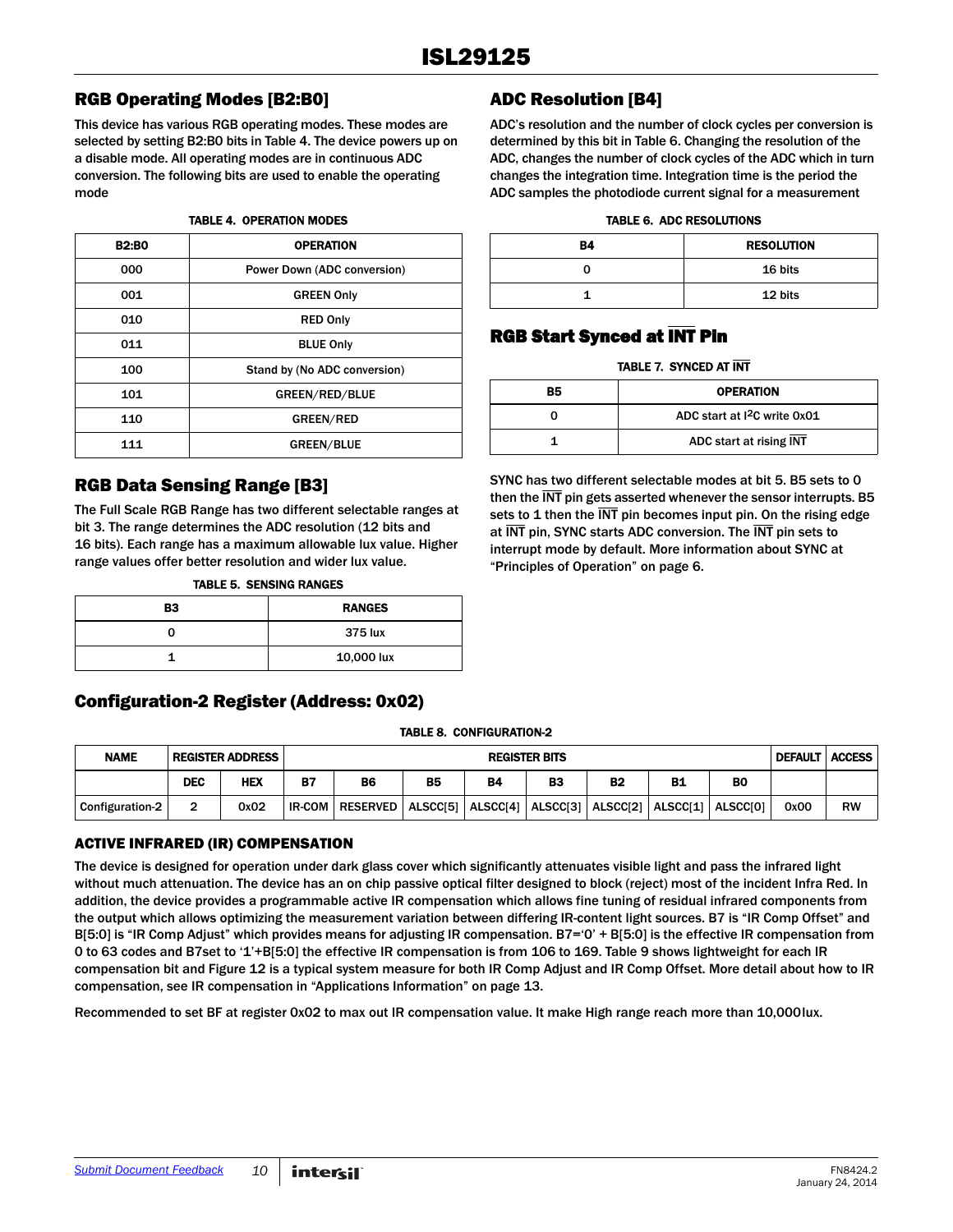![](_page_10_Figure_1.jpeg)

<span id="page-10-2"></span>

|--|

<span id="page-10-1"></span>

| <b>B7</b>     | <b>B6</b>       | <b>B5</b> | <b>B4</b> | B3       | <b>B2</b> | <b>B1</b> | <b>BO</b> | <b>LIGHT-WEIGHT</b> |
|---------------|-----------------|-----------|-----------|----------|-----------|-----------|-----------|---------------------|
| <b>IR-COM</b> | <b>RESERVED</b> | ALSCC[5]  | ALSCC[4]  | ALSCC[3] | ALSCC[2]  | ALSCC[1]  | ALSCC[0]  |                     |
| 106           |                 | 32        | 16        |          |           |           | --        | Codes               |

NOTES:

<span id="page-10-0"></span>11. A illuminant is intended to represent typical, domestic, tungsten-filament lighting. Its CCT is about 2856K.

<span id="page-10-4"></span>12. D series of illuminants are constructed to represent natural daylight. D65 is used in lab to represent as noon light to test. Its CCT is 6504K.

<span id="page-10-5"></span>13. F series of illuminants represent various types of fluorescent lighting. F2 is cool white fluorescent using in lab to test. Its CCT is 4230K.

### Configuration-3 Register (Address: 0x03)

| <b>NAME</b>            |            | <b>REGISTER ADDRESS</b> |                 |    |                                                                          | <b>REGISTER BITS</b> |    |           |    | <b>DEFAULT ACCESS</b> |           |
|------------------------|------------|-------------------------|-----------------|----|--------------------------------------------------------------------------|----------------------|----|-----------|----|-----------------------|-----------|
|                        | <b>DEC</b> | HEX                     | <b>B7</b>       | B6 | <b>B5</b>                                                                | <b>B4</b>            | BЗ | <b>B2</b> | B0 |                       |           |
| <b>CONFIGURATION-3</b> |            | 0x03                    | <b>RESERVED</b> |    | RESERVED   RESERVED   CONVEN   PRST[1]   PRST[0]   INTSEL[1]   INTSEL[0] |                      |    |           |    | 0x00                  | <b>RW</b> |

#### INTERRUPT THRESHOLD ASSIGNMENT [B1:0]

The interrupt status bit (RGBTHF) bit0 at Reg0x08 is a status bit for light intensity detection. The bit is set to logic HIGH when the light intensity crosses the interrupt thresholds window (register address 0x04 - 0x07) and set to logic LOW when its within the interrupt thresholds window. Once the interrupt is triggered, the INT pin goes low and the interrupt status bit goes HIGH until the status bit is polled through the  $I^2C$  read command. Both the  $\overline{INT}$ pin and the interrupt status bit are automatically cleared at the end of the 8-bit Device Register byte (0x08) transfer. Table [11](#page-10-3)  shows selectable interrupt for the device.

|  | TABLE 11.  INTERRUPT STATUS |  |
|--|-----------------------------|--|
|  |                             |  |

<span id="page-10-3"></span>

| <b>B1:0</b> | <b>INTERRUPT STATUS</b> |
|-------------|-------------------------|
| 00          | No Interrupt            |
| 01          | <b>GREEN Interrupt</b>  |
| 10          | <b>RED Interrupt</b>    |
| 11          | <b>BLUE</b> Interrupt   |

#### INTERRUPT PERSIST CONTROL [B3:2]

To minimize interrupt events due to 'transient' conditions, an interrupt persistency option is available. IN the event of transient condition an 'X-consecutive' number of interrupt must happen before the interrupt flag and pint  $(\overline{\text{INT}})$  pin gets driven low. The interrupt is active-low and remains asserted until the status register (Addr: 0x08) is read to CLEAR the bit(s).

#### TABLE 12. INTERRUPT PERSIST

| <b>B3:2</b> | <b>NUMBER OF INTEGRATION CYCLE</b> |
|-------------|------------------------------------|
| 00          |                                    |
| 01          |                                    |
| 10          |                                    |
| 11          | я                                  |

### RGB CONVERSION DONE TO INT CONTROL [B4]

#### TABLE 13.

| Β4 | <b>CONVERSION DONE</b> |
|----|------------------------|
| U  | <b>Disable</b>         |
|    | Enable                 |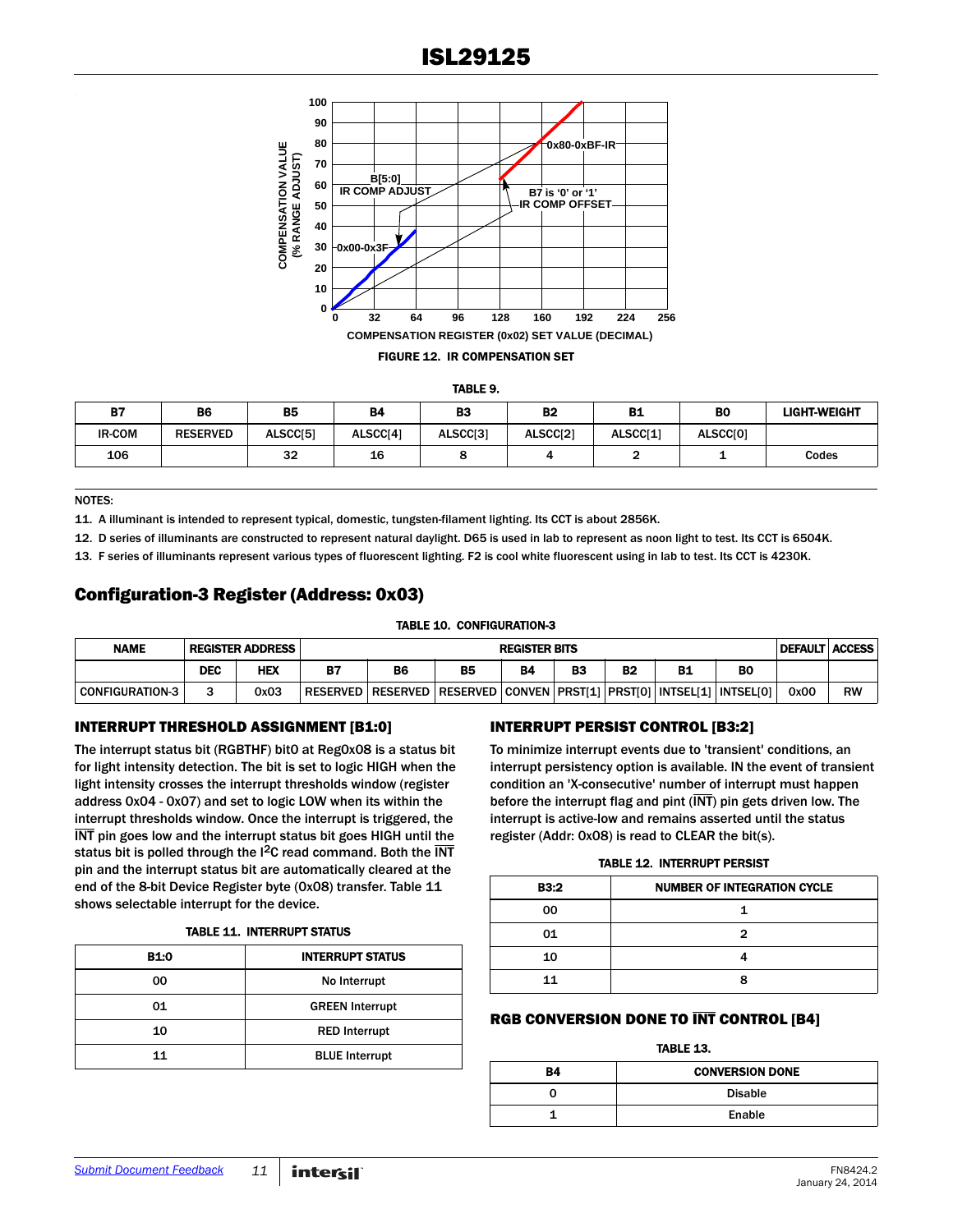### Lower Interrupt Register (Address: 0x04 and 0x05) and Higher Interrupt Register (Address: 0x06 and 0x07)

TABLE 14. CONFIGURATION-3

| <b>NAME</b>              | <b>REGISTER ADDRESS</b> |            | <b>REGISTER BITS</b> |        |                    |                    |               |                |               |                | <b>DEFAULT</b> | <b>ACCESS</b> |
|--------------------------|-------------------------|------------|----------------------|--------|--------------------|--------------------|---------------|----------------|---------------|----------------|----------------|---------------|
|                          | <b>DEC</b>              | <b>HEX</b> | <b>B7</b>            | B6     | <b>B5</b>          | <b>B4</b>          | B3            | B <sub>2</sub> | <b>B1</b>     | B <sub>0</sub> |                |               |
| Low Threshold-Low byte   | 4                       | 0x04       | <b>THL[7]</b>        | THL[6] | THL[5]             | THL[4]             | THL[3]        | <b>THL[2]</b>  | THL[1]        | <b>THLIO1</b>  | 0x00           | <b>RW</b>     |
| Low Threshold- High byte | 5                       | 0x05       | <b>THH[7]</b>        | THH[6] | THH <sub>[5]</sub> | THH[4]             | <b>THH[3]</b> | <b>THH[2]</b>  | THHI11        | <b>THHIOI</b>  | 0x00           | <b>RW</b>     |
| High Threshold- Low byte | 6                       | 0x06       | <b>THL[7]</b>        | THLI61 | THL[5]             | THL <sub>[4]</sub> | THL[3]        | <b>THL[2]</b>  | THL[1]        | <b>THLIO1</b>  | <b>OxFF</b>    | <b>RW</b>     |
| High Threshold-High byte |                         | 0x07       | <b>THH[7]</b>        | THH[6] | THH <sub>[5]</sub> | THH[4]             | <b>THH[3]</b> | <b>THH[2]</b>  | <b>THH[1]</b> | <b>THHIOI</b>  | <b>OxFF</b>    | <b>RW</b>     |

## Interrupt Threshold (Reg 0x4, Reg0x5, Reg0x6 and Reg0x7)

The interrupt threshold level is a 16-bit number (Low Threshold-1 and Low Threshold-2). The lower interrupt threshold registers are used to set the lower trigger point for interrupt generation. If the ALS value crosses below or is equal to the lower threshold, an interrupt is asserted on the interrupt pin (LOW) and the interrupt status bit (HIGH). Registers Low Threshold-1 (0x04 or 0x6) and Low Threshold-2 (0x05 or 0x7) provide the low and high bytes, respectively, of the lower interrupt threshold. The interrupt threshold registers default to 0x00 upon power up. The user can also configure the persistency for the interrupt pin. This reduces the possibility of false triggers, such as noise or sudden spikes in ambient light conditions or an unexpected camera flash, for example, can be ignored by setting the persistency to 8 integration cycles.

## Status Flag Register (Address: 0x08)

#### TABLE 15. STATUS FLAG REGISTER

| <b>NAME</b>        |            | <b>REGISTER</b><br><b>ADDRESS</b> |           | <b>REGISTER BITS</b>     |           |           |                     |              | <b>DEFAULT ACCESS</b> |               |      |                |
|--------------------|------------|-----------------------------------|-----------|--------------------------|-----------|-----------|---------------------|--------------|-----------------------|---------------|------|----------------|
| <b>Status Flag</b> | <b>DEC</b> | <b>HEX</b>                        | <b>B7</b> | <b>B6</b>                | <b>B5</b> | <b>B4</b> | <b>B3</b>           | <b>B2</b>    | <b>B1</b>             | <b>BO</b>     |      |                |
|                    | 8          | 0x08                              |           | <b>RESERVED RESERVED</b> | RGBCF[1]  |           | RGBCF[0]   RESERVED | <b>BOUTF</b> | <b>CONVENF</b>        | <b>RGBTHF</b> | 0x04 | R <sub>0</sub> |

#### RGBTHF [B0]

This is the status bit of the interrupt. The bit is set to logic high when the interrupt thresholds have been triggered (out of threshold window) and logic low when not yet triggered. Once activated and the interrupt is triggered, the INT pin goes low and the interrupt status bit goes high until the status bit is polled through the I2C read command. Both the INT output and the interrupt status bit are automatically cleared at the end of the 8-bit (00h) command register transfer

#### TABLE 16. INTERRUPT FLAG

| BO | <b>OPERATION</b>                          |
|----|-------------------------------------------|
|    | Interrupt is cleared or not triggered yet |
|    | Interrupt is triggered                    |

#### CONVENF [B1]

This is the status bit of conversion. The bit is set to logic high when the conversion have been completed and logic low when the conversion is not done or not conversion.

|  | <b>TABLE 17. CONVERSION FLAG</b> |  |
|--|----------------------------------|--|
|  |                                  |  |

| в1 | <b>OPERATION</b>            |
|----|-----------------------------|
|    | Still convert or cleared    |
|    | <b>Conversion completed</b> |

### BOUTF [B2]

Bit2 on register address 0x08 is a status bit for brownout condition (BOUT). The default value of this bit is HIGH, BOUT =  $1$ , during the initial power up. This indicates the device may possibly have gone through a brownout condition. Therefore, the status bit should be reset to LOW, BOUT = 0, by an  $1^2C$  write command during the initial configuration of the device. The default register value is 0x04 at power-on.

#### TABLE 18. BROWNOUT FLAG

| В2 | <b>OPERATION</b>                |
|----|---------------------------------|
|    | No Brownout                     |
|    | Power down or Brownout occurred |

#### RGBCF [B5:B4]

B[5:4] are flag bits to display either Red or Green or Blue is under conversion process at Table [19.](#page-11-0)

<span id="page-11-0"></span>

| B5:4 | <b>RGB UNDER CONVERSION</b> |
|------|-----------------------------|
| 00   | No Operation                |
| 01   | <b>GREEN</b>                |
| 10   | <b>RED</b>                  |
| 11   | <b>BLUE</b>                 |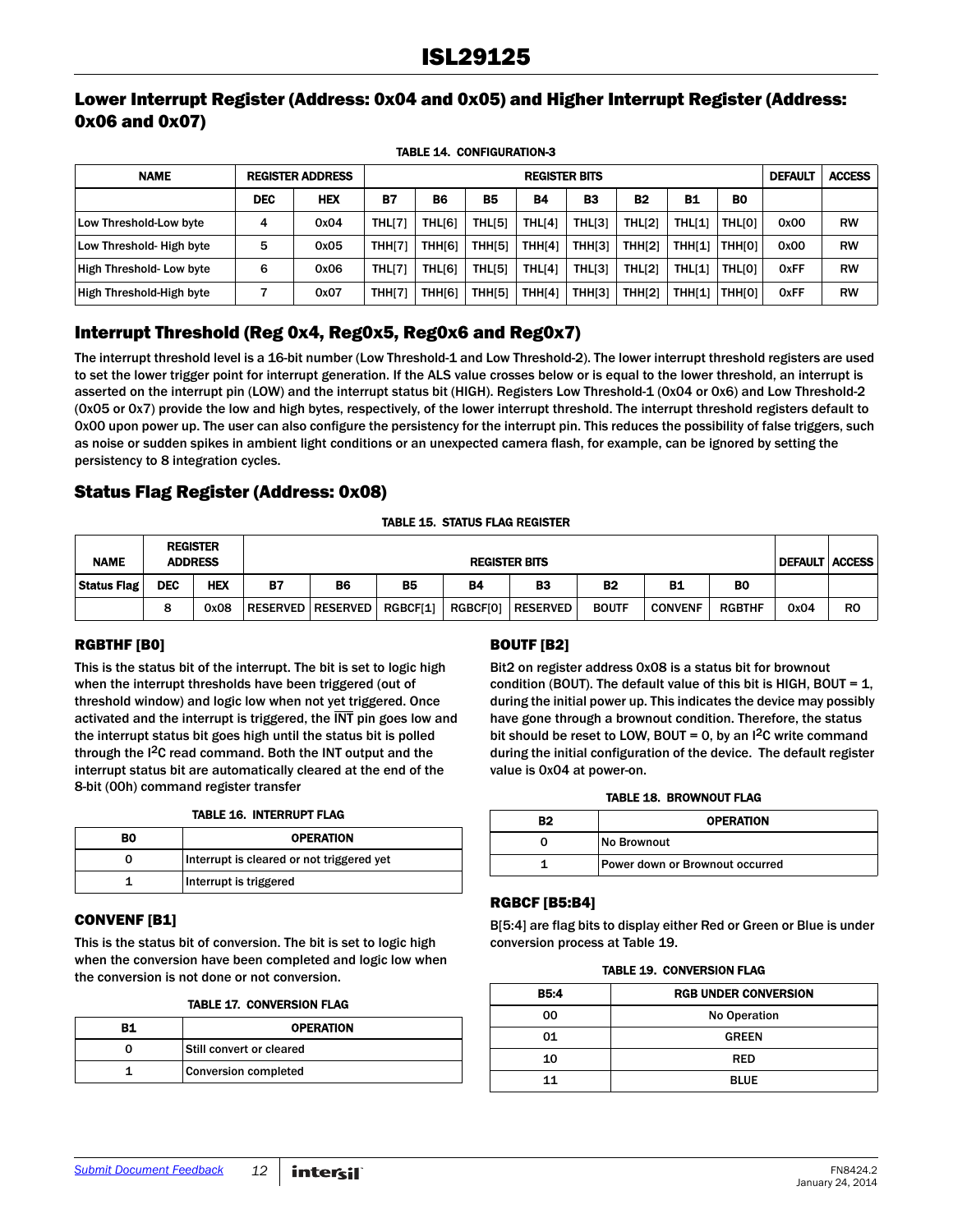## Data Register (Address: 0x09,0x0A,0xB,0xC,0xD and 0xE)

<span id="page-12-2"></span>

| <b>NAME</b>                    | <b>REGISTER</b><br><b>ADDRESS</b> |            |                 | <b>DEFAULT ACCESS</b> |                 |                                         |                              |                 |           |                   |      |           |
|--------------------------------|-----------------------------------|------------|-----------------|-----------------------|-----------------|-----------------------------------------|------------------------------|-----------------|-----------|-------------------|------|-----------|
|                                | <b>DEC</b>                        | <b>HEX</b> | <b>B7</b>       | <b>B6</b>             | <b>B5</b>       | <b>B4</b>                               | <b>B3</b>                    | <b>B2</b>       | <b>B1</b> | <b>BO</b>         |      |           |
| <b>GREEN data-Low</b><br>byte  | 9                                 | 0x09       | GREEN[7]        | GREEN[6]              | GREEN[5]        | GREEN[4]                                | GREEN[3]                     | GREEN[2]        |           | GREEN[1] GREEN[0] | 0x00 | <b>RW</b> |
| <b>GREEN data-High</b><br>byte | 10                                | 0x0A       |                 |                       |                 | GREEN[15] GREEN[14] GREEN[13] GREEN[12] | GREEN[11] GREEN[10] GREEN[9] |                 |           | <b>GREENIST</b>   | 0x00 | <b>RW</b> |
| <b>RED data-Low</b><br>byte    | 11                                | 0x0B       | RED[7]          | RED[6]                | RED[5]          | RED[4]                                  | RED[3]                       | RED[2]          | RED[1]    | RED[0]            | 0x00 | <b>RW</b> |
| RED data-High<br>byte          | 12                                | 0x0C       | <b>RED151</b>   | <b>RED[14]</b>        | <b>RED[13]</b>  | <b>RED[12]</b>                          | <b>RED[11]</b>               | <b>RED[10]</b>  | RED[9]    | RED[8]            | 0x00 | <b>RW</b> |
| <b>RED data-Low</b><br>byte    | 13                                | 0x0D       | <b>BLUE[7]</b>  | BLUE[6]               | BLUE[5]         | BLUE[4]                                 | BLUE[3]                      | BLUE[2]         | BLUE[1]   | RED[0]            | 0x00 | <b>RW</b> |
| RED data-High<br>byte          | 14                                | 0x0E       | <b>BLUE[15]</b> | <b>BLUE[14]</b>       | <b>BLUE[13]</b> | <b>BLUE[12]</b>                         | <b>BLUE[11]</b>              | <b>BLUE[10]</b> | BLUE[9]   | <b>RED[8]</b>     | 0x00 | <b>RW</b> |

TABLE 20. CONFIGURATION-3

The ISL29125 has two 8-bit read-only registers to hold the higher and lower byte of the ADC value. The lower byte and higher bytes are accessed at address respectively. For 16-bit resolution, the data is from D0 to D15; for 12-bit resolution, the data is from D0 to D11. The registers are refreshed after every conversion cycle. The default register value is 0x00 at power-on. Because all the register are double buffered the data is always valid on the data registers.

## <span id="page-12-0"></span>Applications Information

Below is a plot of the 1931 standard normalized spectral response of various types of light sources for reference.

![](_page_12_Figure_7.jpeg)

FIGURE 13. 1931 STANDARD NORMALIZED SPECTRAL RESPONSE OF LIGHT SOURCES

## System Compensation and RGB to XYZ Transform (Chroma Meter)

The accuracy of the RGB sensor is extremely sensitive to the opto-mechanical design of the system in which it resides. The compensation setting and calculation of RGB to XYZ transform should be characterized within that environment with as many standard illuminants as possible. A minimal recommended set would include A, F2 and D65 illuminants (see Notes [11](#page-10-0), [12](#page-10-4), [13](#page-10-5) and ["References" on page 15](#page-14-0) about IEC 1931, Planckian locus and standard illuminants). The two most important

opto-mechnical features are FOV (field of view FWHM) and optical filters as example of tinted cell phone glass through which the sensor will detect the ambient lighting. With the combination of the FOV and a large sample for the filter (30x30mm) it is possible to determine the best compensation and XYZ transform coefficients. It is also possible to project the accuracy of the measurement system.

### $RGB \rightarrow XYZ$  TRANSFORM

Once the proper compensation setting is determined measure the RGB values of the various illuminates at this value. Calculate the RGB to XYZ transform coefficients based on the measured result against appropriate Chroma Meter Standard (using x and y values) as shown in Equation [1.](#page-12-1)

<span id="page-12-1"></span>
$$
X = \begin{bmatrix} C_{XR} & C_{XG} & C_{XB} \\ C_{YR} & C_{YG} & C_{YB} \\ C_{ZR} & C_{ZG} & C_{ZB} \end{bmatrix} \times \begin{bmatrix} R \\ G \\ B \end{bmatrix}
$$
 (EQ. 1)

X, Y and Z are in the IEC system which specifies the color and brightness of a particular homogeneous visual stimulus.

R, G and B are digital output from the sensor.

Cs are coefficents. These coefficients will be changed respectively depending on the system setup.

#### **COMPENSATION**

The compensation adjustment is used to balance the various illuminates of interest (A, F2 and D65 recommended) such that the value measured at the same power level (measured with a Lux meter) is the closed value. Since the compensation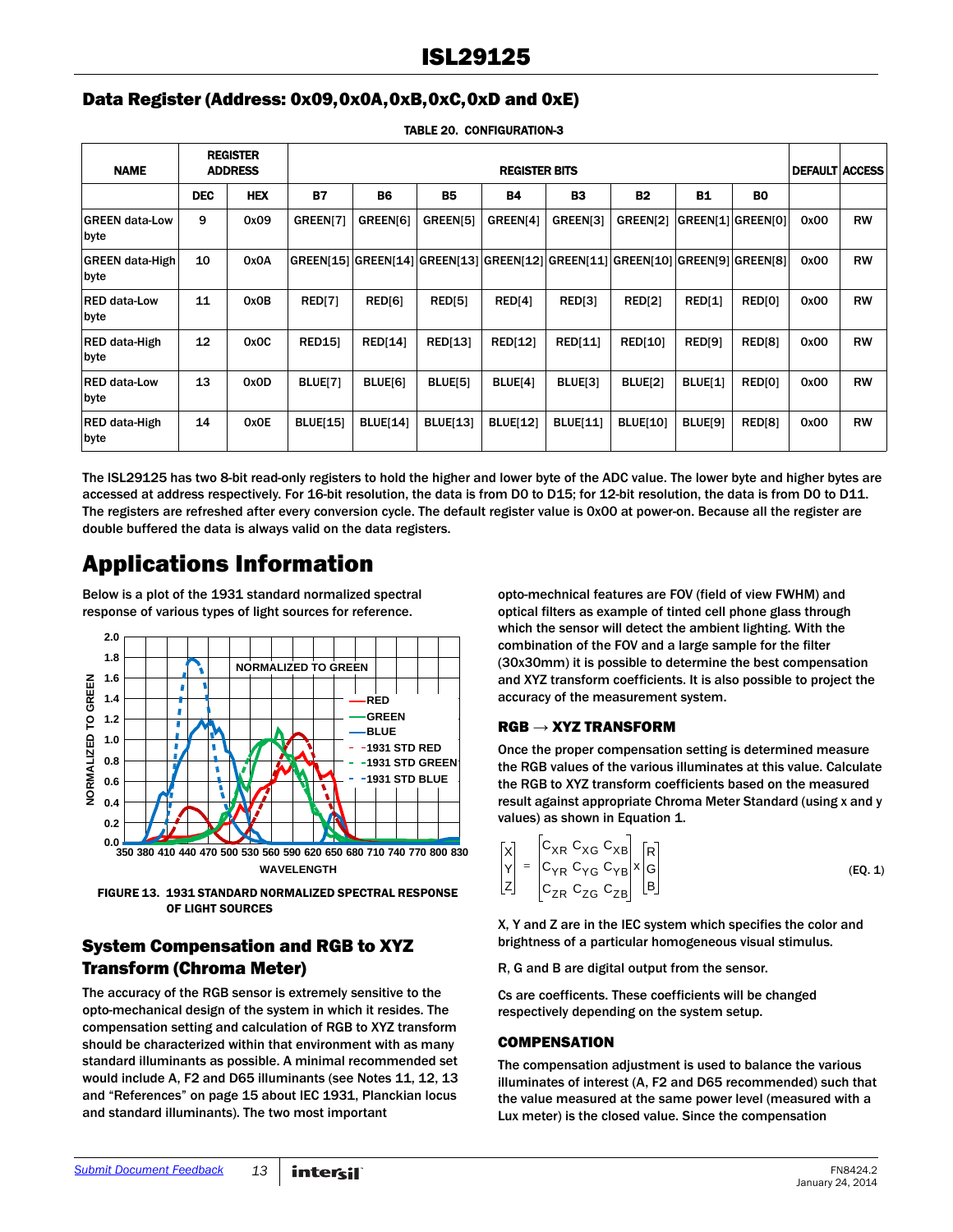adjustment is piecewise linear the proper setting can be determined by extrapolating from a pair of measurements and calculating the closest intersection of the sources of interest.

The Configuration register (Reg 0x02[7:0]) allows coarse tuning B7 and fine tuning (B[5:0] of the residual infrared component from the ALS output.

The recommended procedure for determining ALS IR compensation is as follows:

- Illuminate the ISL29125 based design configuration with a no IR F2 light source. Record the ALS measurement and the Lux level.
- Illuminate the device with A and D65 with heavy IR and the F2 light sources. Take an ALS measurement and Lux level measurement.
- It really depends on the system setup in order to adjust the Configuration register (Reg 0x02, B7 and B[5:0]) to compensate for the IR contribution.
- Repeat steps above until the IR light source contribution to the ALS measurement is under 10 percent assuming no change in Lux level due to IR light source.

Figure 14 is an example shows how to calculate the compensation for varying level of infrared components such as A, F2 and D65 (see Notes [11,](#page-10-0) [12](#page-10-4) and [13\)](#page-10-5). With compensation adjustment from 0% to 100%. The crossing point is the IR compensation value which makes tighter variation of varying level of infrared components. This setup system is sensor without IR tinted glass and illuminates with 3 different light sources. Since it is not under IR tinted glass, then reg0x2 setups like  $b7 = 0$ ' and B[5:0] is at about 25% compensation adjust(%/range) which means about 40 codes.

![](_page_13_Figure_9.jpeg)

FIGURE 14. IR COMPENSATION VALUE

## Calculating Lux

Y-coordinate is Ev measured in lux. The data can be converted to lux by using an equation. There are two different data sensing ranges (375 lux and 10,000 lux) and also two different resolution selections (16 bits and 12 bits) on this device. Equation [2](#page-13-0) is dependent on both these parameters.

 $Ev = Y = (CYRxRed + CYGxGreen + CYBxBlue)xRange$ 

<span id="page-13-0"></span>(EQ. 2)

### Noise Rejection

Electrical AC power worldwide is distributed at either 50Hz or 60Hz. Artificial light sources vary in intensity at the AC power frequencies. The undesired interference frequencies are infused on the electrical signals. This variation is one of the main sources of noise for the light sensors. Integrating type ADC's have excellent noise-rejection characteristics for periodic noise sources whose frequency is an integer multiple of the conversion rate. By setting the sensor's integration time to an integer multiple of periodic noise signal, the performance of an ambient light sensor can be improved greatly in the presence of noise. In order to reject the AC noise, the integration time of the sensor must to adjusted to match the AC noise cycle. For instance, a 60Hz AC unwanted signal's sum from 0ms to k\*16.66ms ( $k = 1, 2...k_i$ ) is zero. Similarly, setting the device's integration time to be an integer multiple of the periodic noise signal greatly improves the light sensor output signal in the presence of noise.

### Digital Inputs and Termination

The ISL29125 digital inputs are guaranteed to CMOS levels. The internal register is updated on the rising edge of the clock. To minimize reflections, proper termination should be implemented. If the lines driving the clock and the digital inputs are 50Ω lines, then 50Ω termination resistors should be placed as close to the sensor inputs as possible, connected to the digital ground plane (if separate grounds are used).

### Temperature Coefficient

The limits stated for temperature coefficient (Tempco) are governed by the method of measurement. The overwhelming standard for specifying the temperature drift of a reference is to measure the reference voltage at two temperatures, take the total variation,  $(V_{HIGH} - V_{LOW})$  and divide by the temperature extremes of measurement  $(T_{HIGH} - T_{LOW})$ . The result is divided by the nominal reference voltage (at  $T = +25^{\circ}$ C) and multiplied by 106 to yield ppm/°C. This is the "Box" method for specifying temperature coefficient.

## Layout and Board Mounting Considerations

## Suggested PCB Footprint

It is important that users check **TB477** "Surface Mount Assembly Guidelines for Optical Dual Flat Pack No Lead (ODFN) Package" before starting ODFN product board mounting.

## Board Mounting

For applications requiring the light measurement, the board mounting location should be reviewed. The device uses an Optical Dual Flat Pack No Lead (ODFN) package, which subjects the die to mild stresses when the printed circuit (PC) board is heated and cooled, which slightly changes the shape. Because of these die stresses, placing the device in areas subject to slight twisting can cause degradation of reference voltage accuracy. It is normally best to place the device near the edge of a board, or on the shortest side, because the axis of bending is most limited in that location.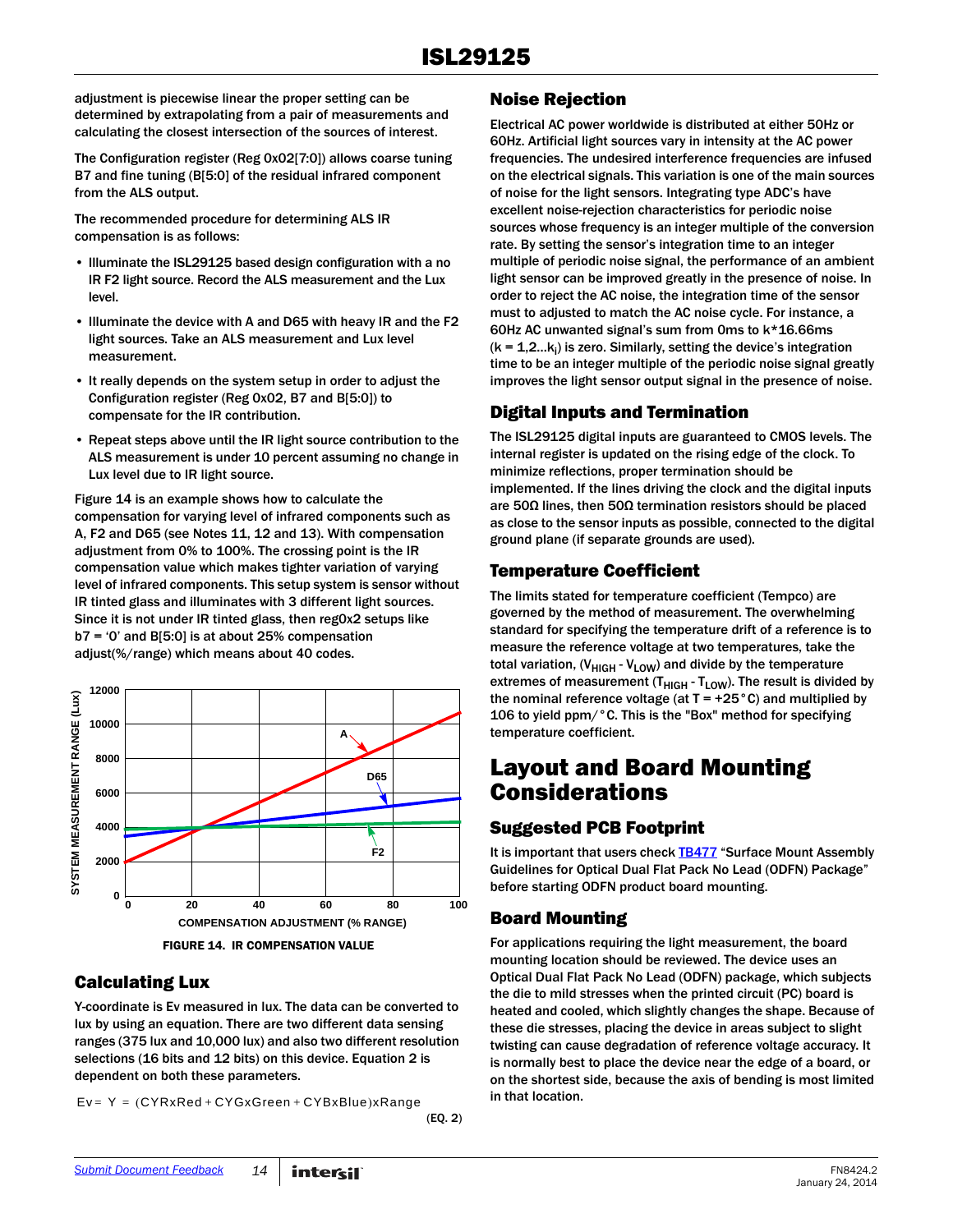## Layout

The ISL29125 is relatively insensitive to layout. Similar to other <sup>2</sup>C devices, it is intended to provide excellent performance even in significantly noisy environments. There are only a few considerations that will ensure best performance.

Route the supply and I2C traces as far as possible from all sources of noise. Use two power-supply decoupling capacitors, 1µF and 0.1µF, placed close to the device.

## Soldering

Convection heating is recommended for reflow soldering; direct-infrared heating is not recommended. The plastic ODFN package does not require a custom reflow soldering profile and is qualified to +260°C. A standard reflow soldering profile with a +260°C maximum is recommended.

## Typical Circuit

A typical application for the ISL29125 is shown in Figure 15. The ISL29125's I2C address is internally hard-wired as 1000100. The device can be tied onto a system's I<sup>2</sup>C bus together with other I<sup>2</sup>C [R](http://www.cvrl.org/)[eferences](http://en.wikipedia.org/wiki/Standard_illuminant)

![](_page_14_Figure_8.jpeg)

FIGURE 15. ISL29125 TYPICAL CIRCUIT

![](_page_14_Figure_10.jpeg)

FIGURE 16. 6 LD ODFN SENSOR LOCATION OUTLINE

- <span id="page-14-0"></span>[1] [Standard illuminants](http://en.wikipedia.org/wiki/Standard_illuminant)
- [2] [Planckian locus approximation](http://en.wikipedia.org/wiki/Planckian_locus)
- [3] CIE 1931 2°, XYZ CMFs modified by Judd (1951) and Vos [\(1978\)](http://www.cvrl.org/cmfs.htm)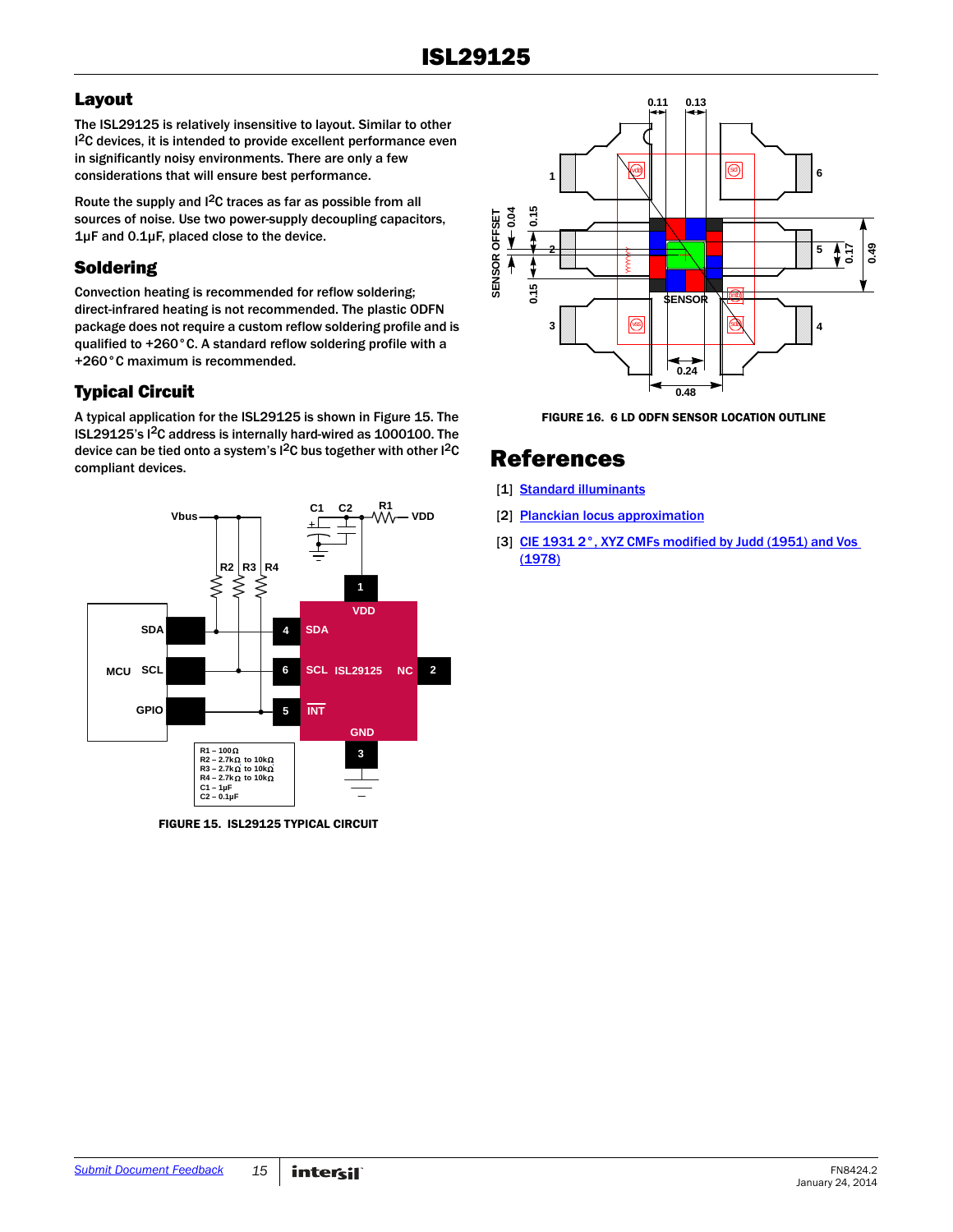## Revision History

The revision history provided is for informational purposes only and is believed to be accurate, but not warranted. Please go to web to make sure you have the latest revision.

| <b>DATE</b>       | <b>REVISION</b> | <b>CHANGE</b>                                                                                                                                                                                              |
|-------------------|-----------------|------------------------------------------------------------------------------------------------------------------------------------------------------------------------------------------------------------|
| January 24, 2013  | FN8424.2        | Page 2, Ordering Information table:<br>Changed Evaluation Board part # from: ISL29125IROZ-EVALZ to: ISL29125EVAL1Z<br>Page 9 - added Device Reset row to Tables 1 and 2.                                   |
| December 23, 2013 | FN8424.1        | Added Related Literature on page 1.<br>Updated "Interrupt Function" on page 6.<br>Edited last two rows in Table 20 on page 13.<br>Changed RED to BLUE and Register DEC column from 11 and 12 to 13 and 14. |
| November 20, 2013 | FN8424.0        | <b>Initial Release</b>                                                                                                                                                                                     |

## About Intersil

Intersil Corporation is a leading provider of innovative power management and precision analog solutions. The company's products address some of the largest markets within the industrial and infrastructure, mobile computing and high-end consumer markets.

For the most updated datasheet, application notes, related documentation and related parts, please see the respective product information page found at [www.intersil.com.](www.intersil.com)

You may report errors or suggestions for improving this datasheet by visiting [www.intersil.com/ask](http://www.intersil.com/en/support/support-faqs.html?p_page=ask.php&p_prods=679&p_icf_7=ISL29125).

Reliability reports are also available from our website at [www.intersil.com/support](http://www.intersil.com/en/support/qualandreliability.html#reliability)

For additional products, see [www.intersil.com/en/products.html](http://www.intersil.com/en/products.html)

Intersil products are manufactured, assembled and tested utilizing ISO9001 quality systems as noted in the quality certifications found at [www.intersil.com/en/support/qualandreliability.html](http://www.intersil.com/en/support/qualandreliability.html)

*Intersil products are sold by description only. Intersil Corporation reserves the right to make changes in circuit design, software and/or specifications at any time*  without notice. Accordingly, the reader is cautioned to verify that data sheets are current before placing orders. Information furnished by Intersil is believed to be *accurate and reliable. However, no responsibility is assumed by Intersil or its subsidiaries for its use; nor for any infringements of patents or other rights of third parties which may result from its use. No license is granted by implication or otherwise under any patent or patent rights of Intersil or its subsidiaries.*

For information regarding Intersil Corporation and its products, see [www.intersil.com](http://www.intersil.com/en.html)